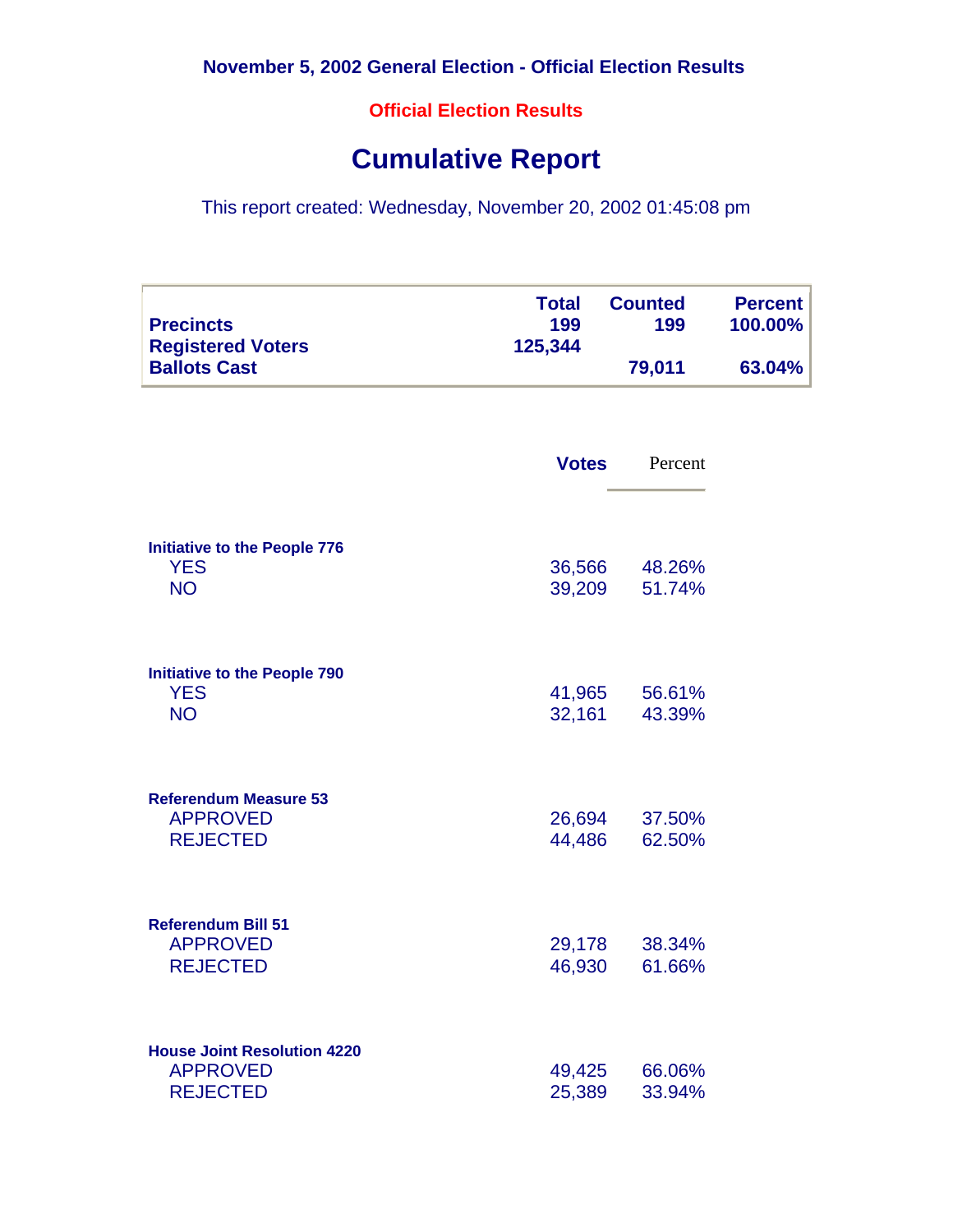| <b>Kitsap County Property Tax Levy</b><br><b>YES</b><br><b>NO</b>                                                                   | 21,900<br>53,591                | 29.01%<br>70.99%                   |
|-------------------------------------------------------------------------------------------------------------------------------------|---------------------------------|------------------------------------|
| <b>Kitsap Public Facilities District Sales &amp; Use Tax</b><br><b>YES</b><br><b>NO</b>                                             | 30,342<br>45,529                | 39.99%<br>60.01%                   |
| <b>U.S. Representative Congressional District 1</b><br>Jay Inslee (D)<br>Joe Marine (R)<br>Mark B. Wilson (L)<br><b>WRITE IN</b>    | 22,742<br>15,509<br>1,268<br>45 | 57.48%<br>39.20%<br>3.20%<br>0.11% |
| <b>U.S. Representative Congressional District 6</b><br>Norm Dicks (D)<br>Bob Lawrence (R)<br>John A. Bennett (L)<br><b>WRITE IN</b> | 24,845<br>10,332<br>1,363<br>82 | 67.84%<br>28.21%<br>3.72%<br>0.22% |
| <b>State Representative District 23</b><br><b>Position 1</b><br>Phil Rockefeller (D)<br>Don Large (R)<br><b>WRITE IN</b>            | 25,435<br>16,934<br>45          | 59.97%<br>39.93%<br>0.11%          |
| <b>State Representative District 23</b><br><b>Position 2</b><br>Sherry Appleton (D)<br>Beverly Woods (R)<br><b>WRITE IN</b>         | 20,284<br>22,031<br>60          | 47.87%<br>51.99%<br>0.14%          |
| <b>State Senator District 26</b><br>Betty P. Ringlee (D)<br>Bob Oke (R)<br><b>WRITE IN</b>                                          | 9,104<br>10,743<br>67           | 45.72%<br>53.95%<br>0.34%          |

**State Representative District 26 Position 1**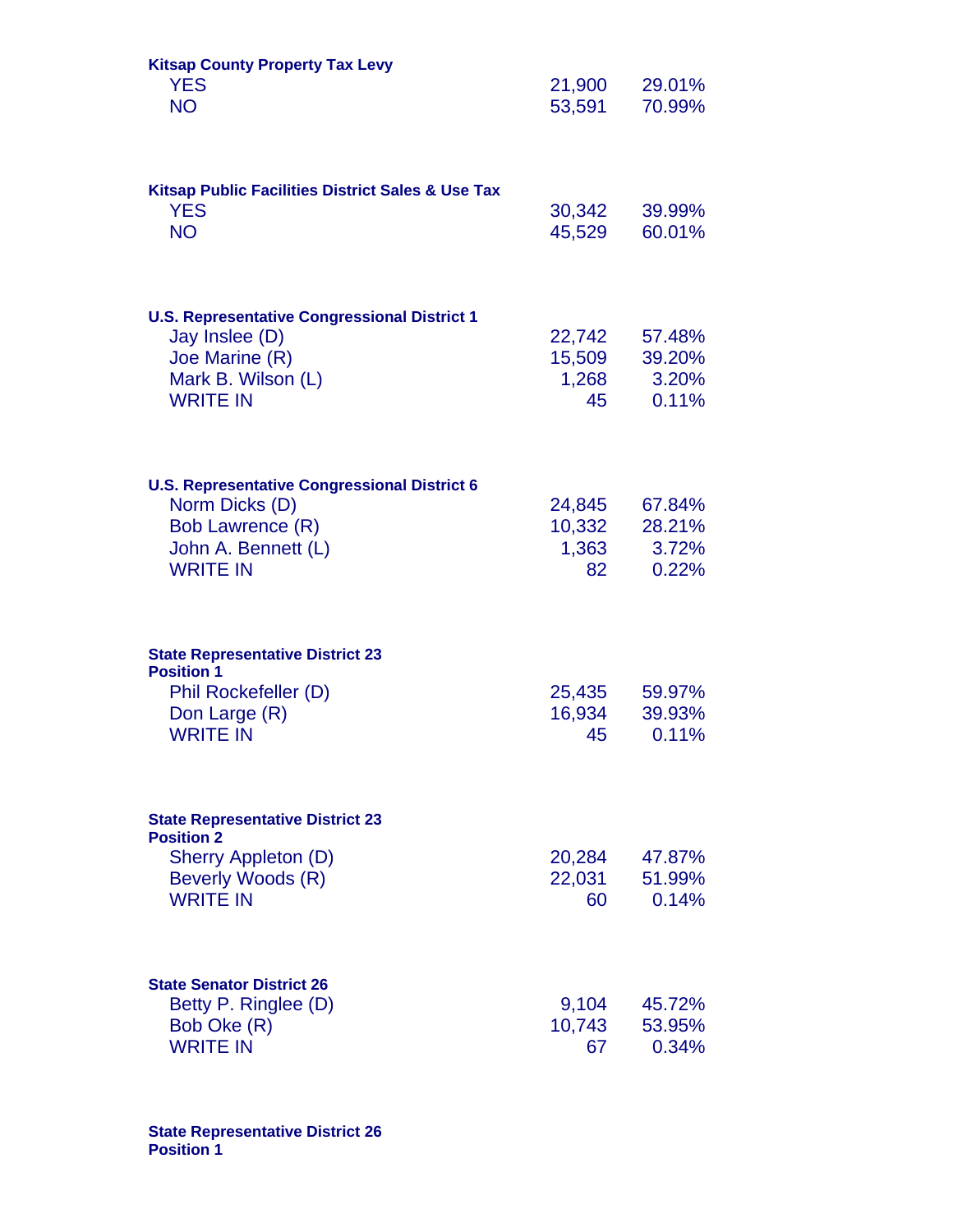| Patricia Lantz (D)<br>Ed Mitchell (R)<br>Ted Haley (IC)<br><b>WRITE IN</b>                                                          | 10,429<br>8,520<br>797<br>22      | 52.76%<br>43.10%<br>4.03%<br>0.11% |
|-------------------------------------------------------------------------------------------------------------------------------------|-----------------------------------|------------------------------------|
| <b>State Representative District 26</b><br><b>Position 2</b>                                                                        |                                   |                                    |
| Brock Jackley (D)<br>Lois McMahan (R)<br><b>WRITE IN</b>                                                                            | 10,007<br>9,732<br>47             | 50.58%<br>49.19%<br>0.24%          |
| <b>State Senator District 35</b><br>Tim Sheldon (D)<br><b>Marilou Rickert (GRN)</b><br><b>WRITE IN</b>                              | 10,541<br>2,638<br>93             | 79.42%<br>19.88%<br>0.70%          |
| <b>State Representative District 35</b><br><b>Position 1</b><br>Kathy Haigh (D)<br>Frank Dare (R)<br><b>WRITE IN</b>                | 7,670<br>6,087<br>22 <sub>2</sub> | 55.66%<br>44.18%<br>0.16%          |
| <b>State Representative District 35</b><br><b>Position 2</b><br>William (Ike) Eickmeyer (D)<br>Craig Chapman (R)<br><b>WRITE IN</b> | 7,838<br>5,939<br>19              | 56.81%<br>43.05%<br>0.14%          |
| <b>County Commissioner District 3</b><br>Tim Botkin (D)<br>Patty Lent (R)<br><b>WRITE IN</b>                                        | 33,761<br>41,636<br>147           | 44.69%<br>55.11%<br>0.19%          |
| <b>County Assessor</b><br>Jim Avery (R)<br><b>WRITE IN</b>                                                                          | 59,343<br>1,198                   | 98.02%<br>1.98%                    |
| <b>County Auditor</b><br>Karen Flynn (D)                                                                                            | 60,098                            | 98.29%                             |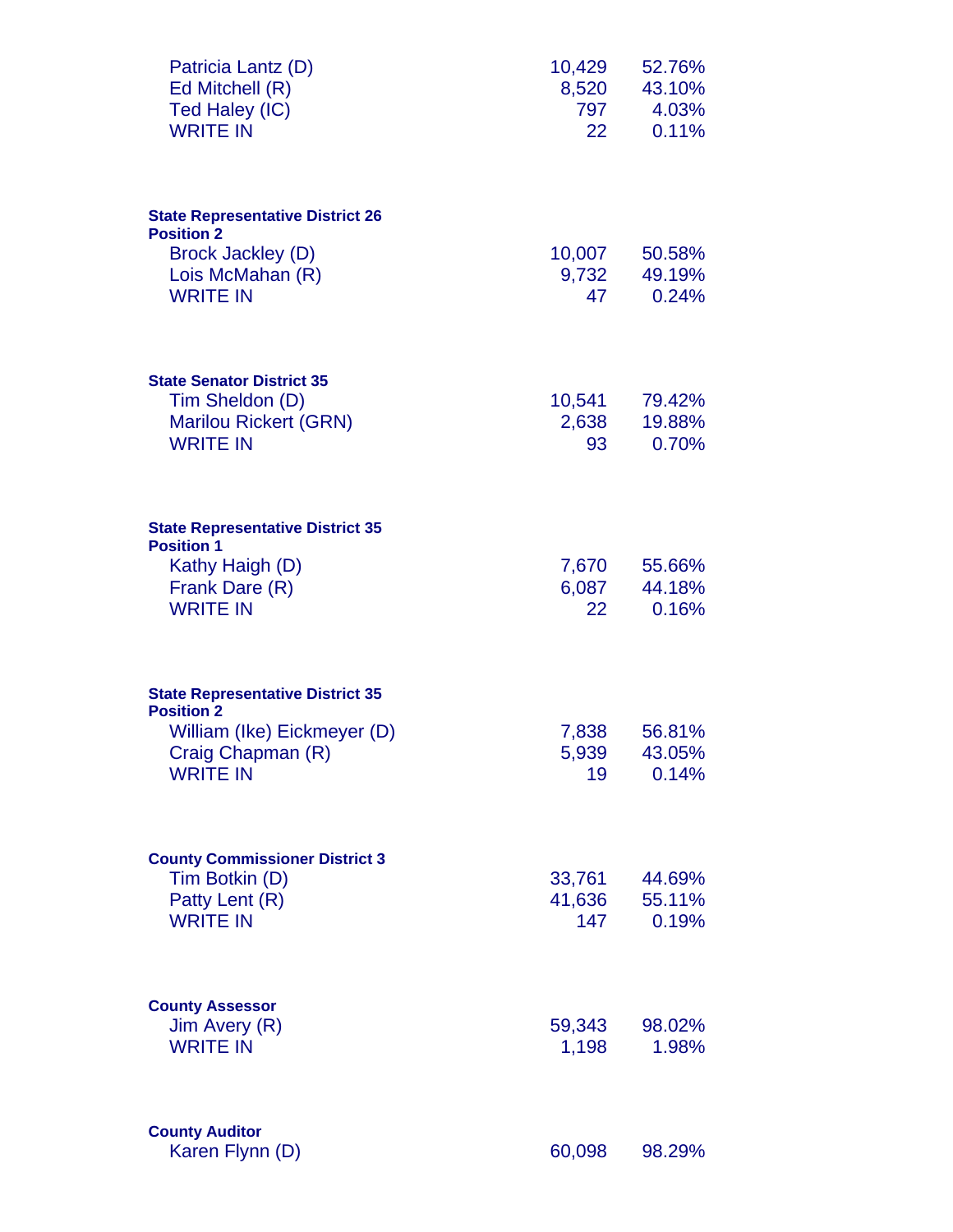| <b>WRITE IN</b>                                                                                                              | 1,047                     | 1.71%                     |
|------------------------------------------------------------------------------------------------------------------------------|---------------------------|---------------------------|
| <b>County Clerk</b><br>Dave Peterson (D)<br><b>WRITE IN</b>                                                                  | 57,956<br>974             | 98.35%<br>1.65%           |
| <b>County Coroner</b><br>Ed Rollman (D)<br>Greg Sandstrom (R)<br><b>WRITE IN</b>                                             | 26,672<br>45,528<br>109   | 36.89%<br>62.96%<br>0.15% |
| <b>County Prosecuting Attorney</b><br>Russ Hauge (D)<br><b>WRITE IN</b>                                                      | 57,232<br>1,419           | 97.58%<br>2.42%           |
| <b>County Sheriff</b><br>Steve Boyer (D)<br>William Johnston (L)<br><b>WRITE IN</b>                                          | 60,114<br>10,424<br>376   | 84.77%<br>14.70%<br>0.53% |
| <b>County Treasurer</b><br>Barbara Stephenson (D)<br><b>WRITE IN</b>                                                         | 57,497<br>1,139           | 98.06%<br>1.94%           |
| <b>State Supreme Court Justice Position 3</b><br>Jim Johnson (NP)<br>Mary Fairhurst (NP)<br><b>WRITE IN</b>                  | 35,222<br>30,108<br>463   | 53.53%<br>45.76%<br>0.70% |
| <b>State Supreme Court Justice Position 4</b><br>Charles W. Johnson (NP)<br>Pamela (Pam) Loginsky<br>(NP)<br><b>WRITE IN</b> | 32,063<br>28,954<br>5,375 | 48.29%<br>43.61%<br>8.10% |
| <b>State Supreme Court Justice Position 7</b><br>Bobbe J. Bridge (NP)                                                        | 53,071                    | 98.68%                    |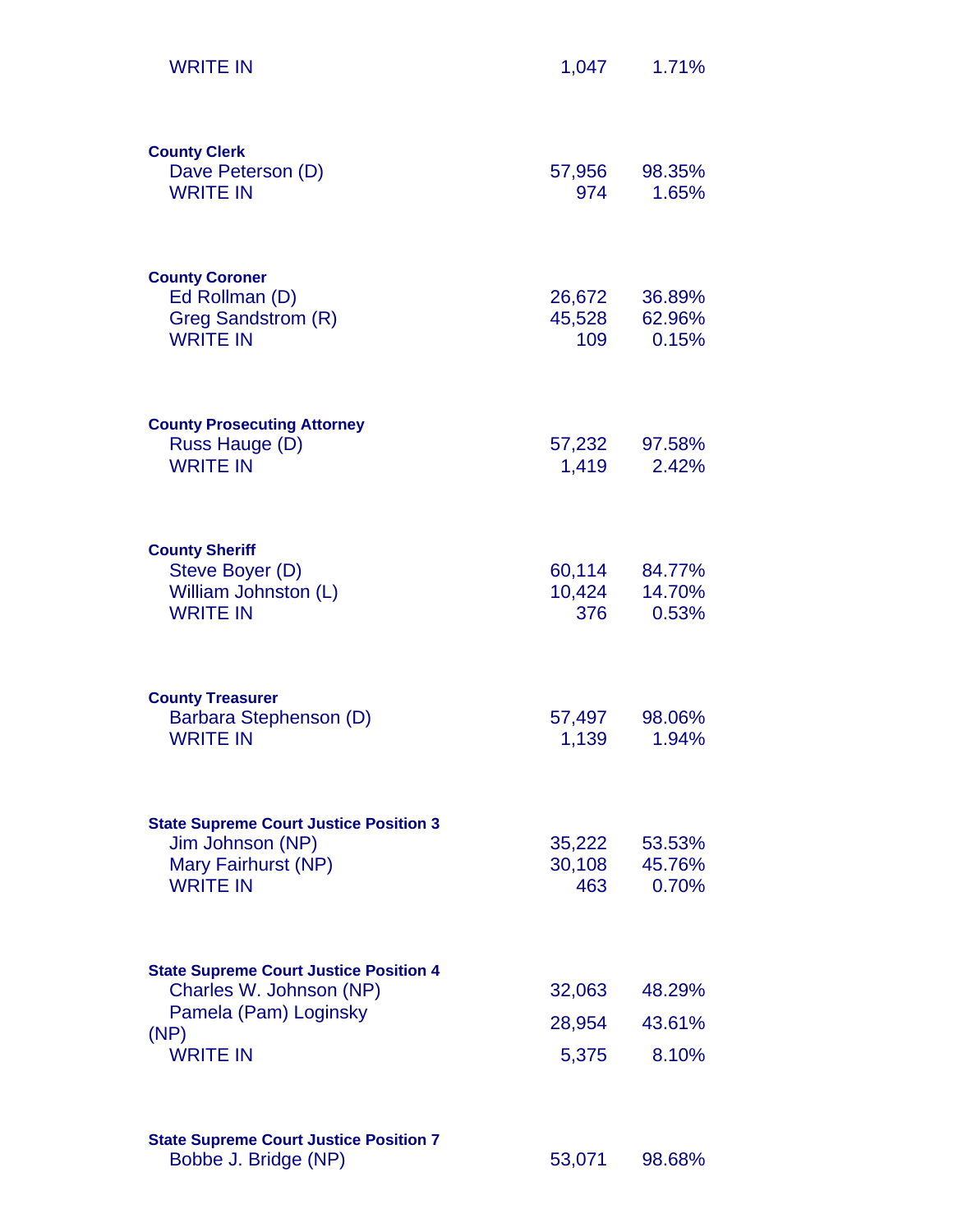| <b>WRITE IN</b>                                                                                                        | 712              | 1.32%            |
|------------------------------------------------------------------------------------------------------------------------|------------------|------------------|
| <b>Court of Appeals Judge</b><br><b>Division 2 District 2 Position 1</b><br>Joyce (Robin) Hunt (NP)<br><b>WRITE IN</b> | 53,218<br>602    | 98.88%<br>1.12%  |
| <b>District Court Judge Department 1</b><br>James M. Riehl (NP)<br><b>WRITE IN</b>                                     | 53,662<br>523    | 99.03%<br>0.97%  |
| <b>District Court Judge Department 2</b><br>W. Daniel Phillips (NP)<br><b>WRITE IN</b>                                 | 53,118<br>545    | 98.98%<br>1.02%  |
| <b>District Court Judge Department 3</b><br>Marilyn Paja (NP)<br><b>WRITE IN</b>                                       | 52,683<br>665    | 98.75%<br>1.25%  |
| <b>Public Utility District 1</b><br><b>Commissioner District 2</b><br>Lee F. Caldwell (NP)<br><b>WRITE IN</b>          | 52,788<br>568    | 98.94%<br>1.06%  |
| <b>Kitsap County Fire Protection District 7 Tax Levy</b><br><b>YES</b><br><b>NO</b>                                    | 10,469<br>11,080 | 48.58%<br>51.42% |
| <b>North Kitsap Fire &amp; Rescue Tax Levy</b><br><b>YES</b><br><b>NO</b>                                              | 4,701<br>1,871   | 71.53%<br>28.47% |
| <b>Kitsap County Fire District 18 Tax Levy</b><br><b>YES</b><br><b>NO</b>                                              | 5,543<br>2,239   | 71.23%<br>28.77% |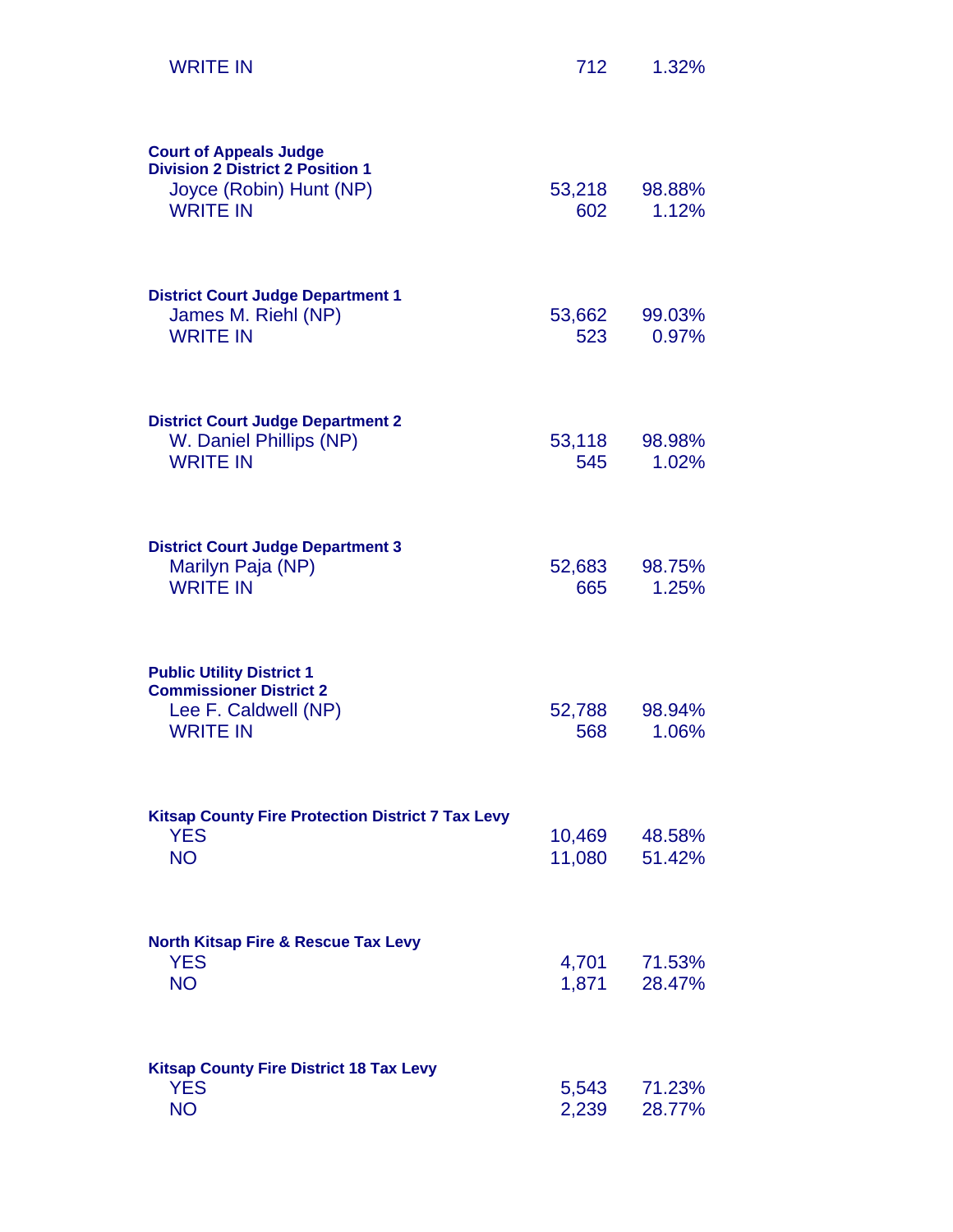| <b>Precinct Committee Officer</b><br><b>BREMERTON 011</b><br>Anitalane N. Blair (R)<br><b>WRITE IN</b>                      | 266<br>11             | 96.03%<br>3.97%           |
|-----------------------------------------------------------------------------------------------------------------------------|-----------------------|---------------------------|
| <b>Precinct Committee Officer</b><br><b>BREMERTON 013</b><br>Susie A. Bagley (R)<br><b>WRITE IN</b>                         | 158<br>4              | 97.53%<br>2.47%           |
| <b>Precinct Committee Officer</b><br><b>BREMERTON 015</b><br>Sharon Shrader (D)<br>Yvonne A. Collins (R)<br><b>WRITE IN</b> | 224<br>118<br>3       | 64.93%<br>34.20%<br>0.87% |
| <b>Precinct Committee Officer</b><br><b>BREMERTON 018</b><br>Paul Stanbery (D)<br><b>WRITE IN</b>                           | 155<br>1              | 99.36%<br>0.64%           |
| <b>Precinct Committee Officer</b><br><b>BREMERTON 023</b><br>Lowell Dietz (L)<br><b>WRITE IN</b>                            | 158<br>1              | 99.37%<br>0.63%           |
| <b>Precinct Committee Officer</b><br><b>BREMERTON 029</b><br>David Drake (R)<br><b>WRITE IN</b>                             | 290<br>4              | 98.64%<br>1.36%           |
| <b>Precinct Committee Officer</b><br><b>BREMERTON 031</b><br>Doug Lent (R)<br><b>WRITE IN</b>                               | 392<br>$\overline{7}$ | 98.25%<br>1.75%           |
| <b>Precinct Committee Officer</b><br><b>BREMERTON 037</b><br>Virginia B. McKinney (D)<br>Don Diehl (R)                      | 267<br>294            | 47.51%<br>52.31%          |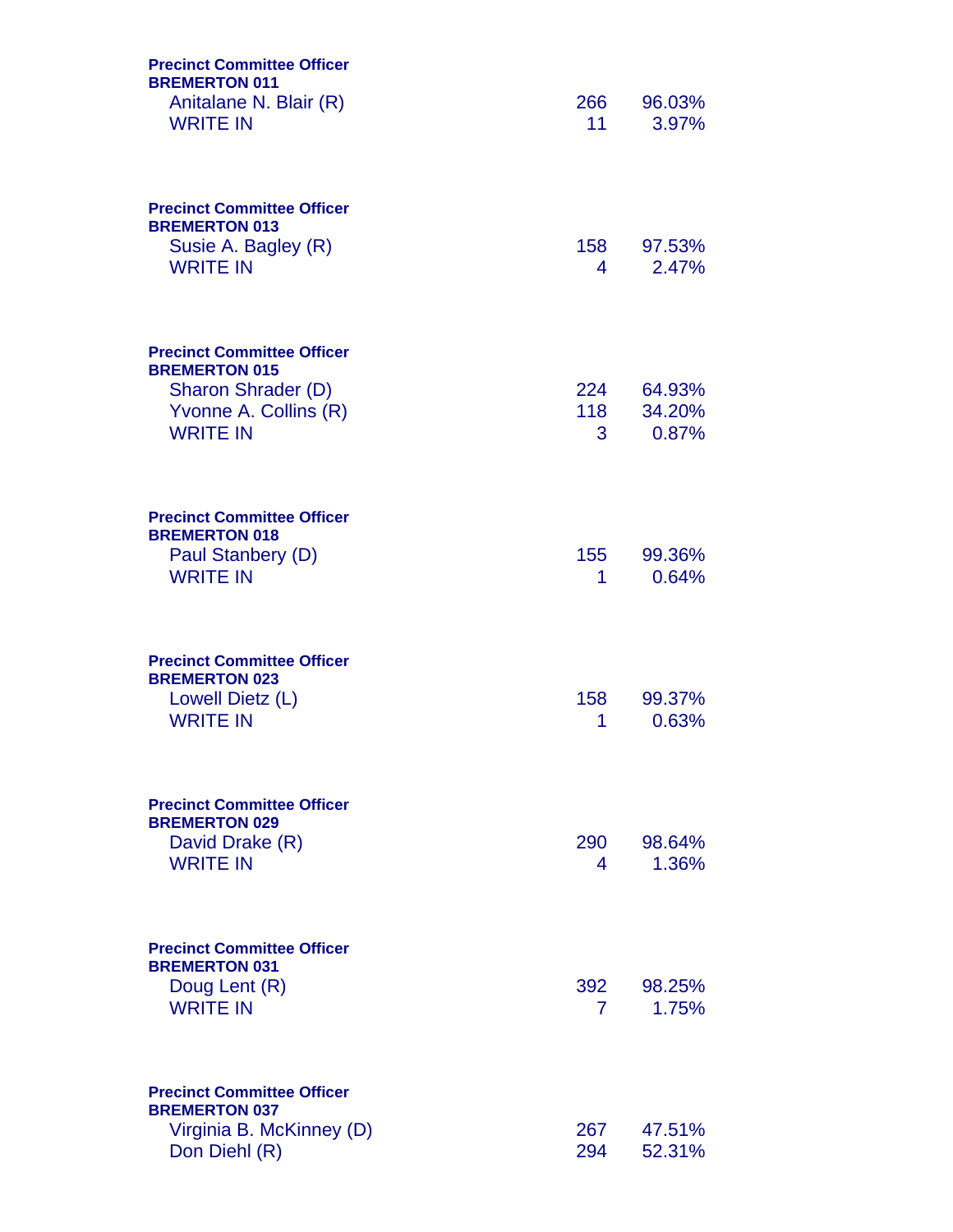| <b>WRITE IN</b>                                                                                                   | 1                     | 0.18%                     |
|-------------------------------------------------------------------------------------------------------------------|-----------------------|---------------------------|
| <b>Precinct Committee Officer</b><br><b>BREMERTON 040</b><br>Betty Emry-Peterson (D)<br><b>WRITE IN</b>           | 345<br>$\overline{7}$ | 98.01%<br>1.99%           |
| <b>Precinct Committee Officer</b><br><b>BREMERTON 046</b><br>Joan Dingfield (D)<br><b>WRITE IN</b>                | 323<br>6              | 98.18%<br>1.82%           |
| <b>Precinct Committee Officer</b><br><b>BREMERTON 051</b><br>Gordon Glick (D)<br><b>WRITE IN</b>                  | 23<br>0               | 100.00%<br>0.00%          |
| <b>Precinct Committee Officer</b><br><b>BREMERTON 052</b><br>Phillip Marceau (R)<br><b>WRITE IN</b>               | 506 —<br>14           | 97.31%<br>2.69%           |
| <b>Precinct Committee Officer</b><br><b>BREMERTON 054</b><br>Larry Knapp (D)<br><b>WRITE IN</b>                   | 400<br>1              | 99.75%<br>0.25%           |
| <b>Precinct Committee Officer</b><br><b>BREMERTON 058</b><br>Ann Lovell (D)<br><b>WRITE IN</b>                    | 325<br>5              | 98.48%<br>1.52%           |
| <b>Precinct Committee Officer</b><br><b>ILLAHEE 065</b><br>Audrey Boyer (D)<br>Ila M. Zeek (R)<br><b>WRITE IN</b> | 507<br>410<br>9       | 54.75%<br>44.28%<br>0.97% |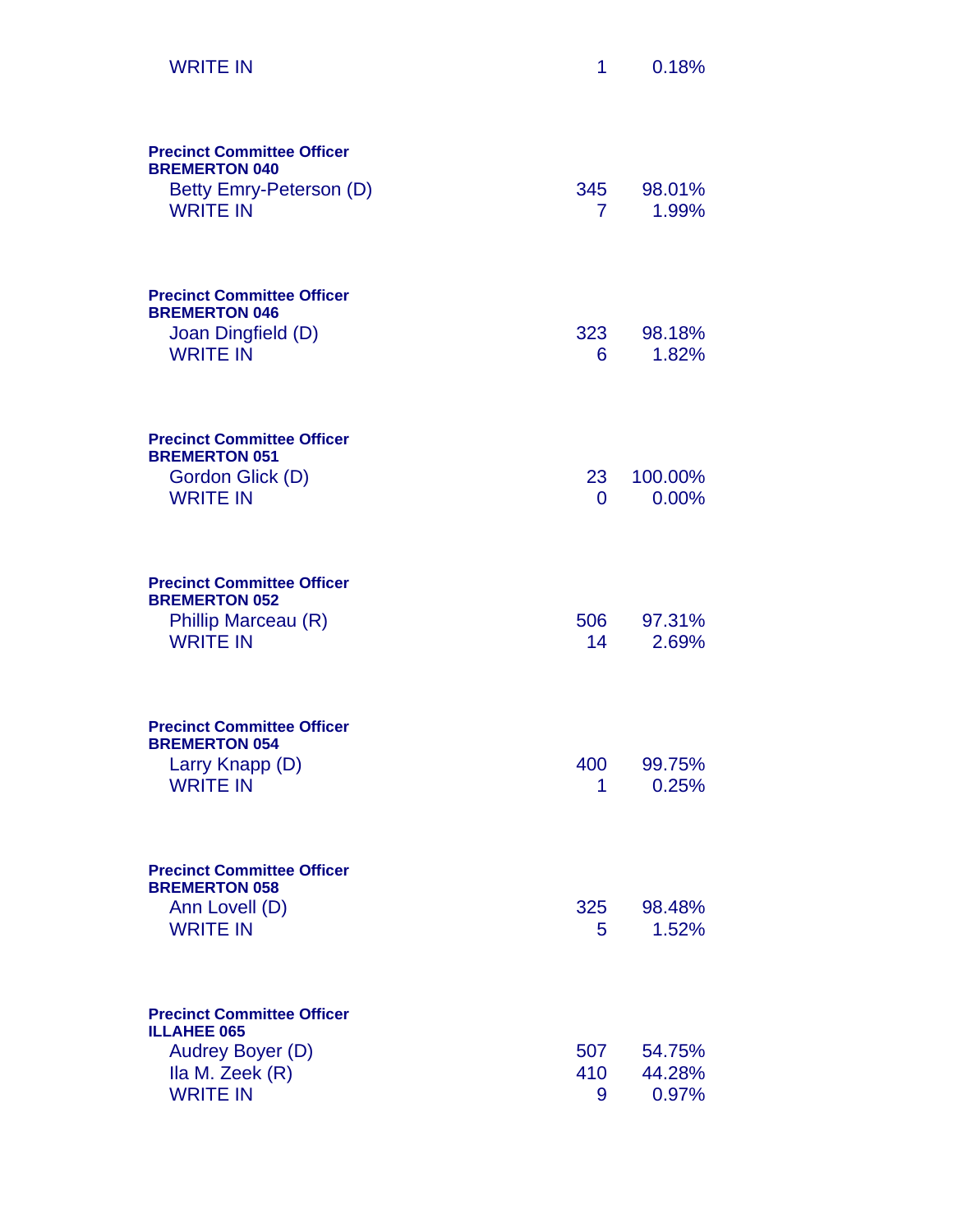| <b>Precinct Committee Officer</b><br><b>RAINIER 067</b><br>Dolores I. Doninger (D)<br><b>WRITE IN</b>                       | 298<br>6        | 98.03%<br>1.97%           |
|-----------------------------------------------------------------------------------------------------------------------------|-----------------|---------------------------|
| <b>Precinct Committee Officer</b><br><b>PERRY 073</b><br>Reta Short (D)<br><b>WRITE IN</b>                                  | 220<br>5.       | 97.78%<br>2.22%           |
| <b>Precinct Committee Officer</b><br><b>RIDGEWAY 084</b><br>W.O. "Bill" Turnbull (D)<br><b>WRITE IN</b>                     | 98<br>1.        | 98.99%<br>1.01%           |
| <b>Precinct Committee Officer</b><br><b>NAVY YARD CITY 095</b><br>J Michael Sondheimer (D)<br><b>WRITE IN</b>               | 354<br>5        | 98.61%<br>1.39%           |
| <b>Precinct Committee Officer</b><br><b>OLYMPIC 099</b><br>Rick Smith (D)<br><b>WRITE IN</b>                                | 30<br>0         | 100.00%<br>$0.00\%$       |
| <b>Precinct Committee Officer</b><br><b>FRONTIER 102</b><br>Hank Mann-Sykes (D)<br>Maureen Hawkinson (R)<br><b>WRITE IN</b> | 135<br>228<br>0 | 37.19%<br>62.81%<br>0.00% |
| <b>Precinct Committee Officer</b><br><b>OLYMPIC VIEW 103</b><br>Don Snyder (D)<br>Edward T. Carvey (R)<br><b>WRITE IN</b>   | 181<br>213<br>0 | 45.94%<br>54.06%<br>0.00% |
| <b>Precinct Committee Officer</b><br><b>BROWNSVILLE 105</b><br>Delbert F. Muse (D)                                          | 207             | 38.62%                    |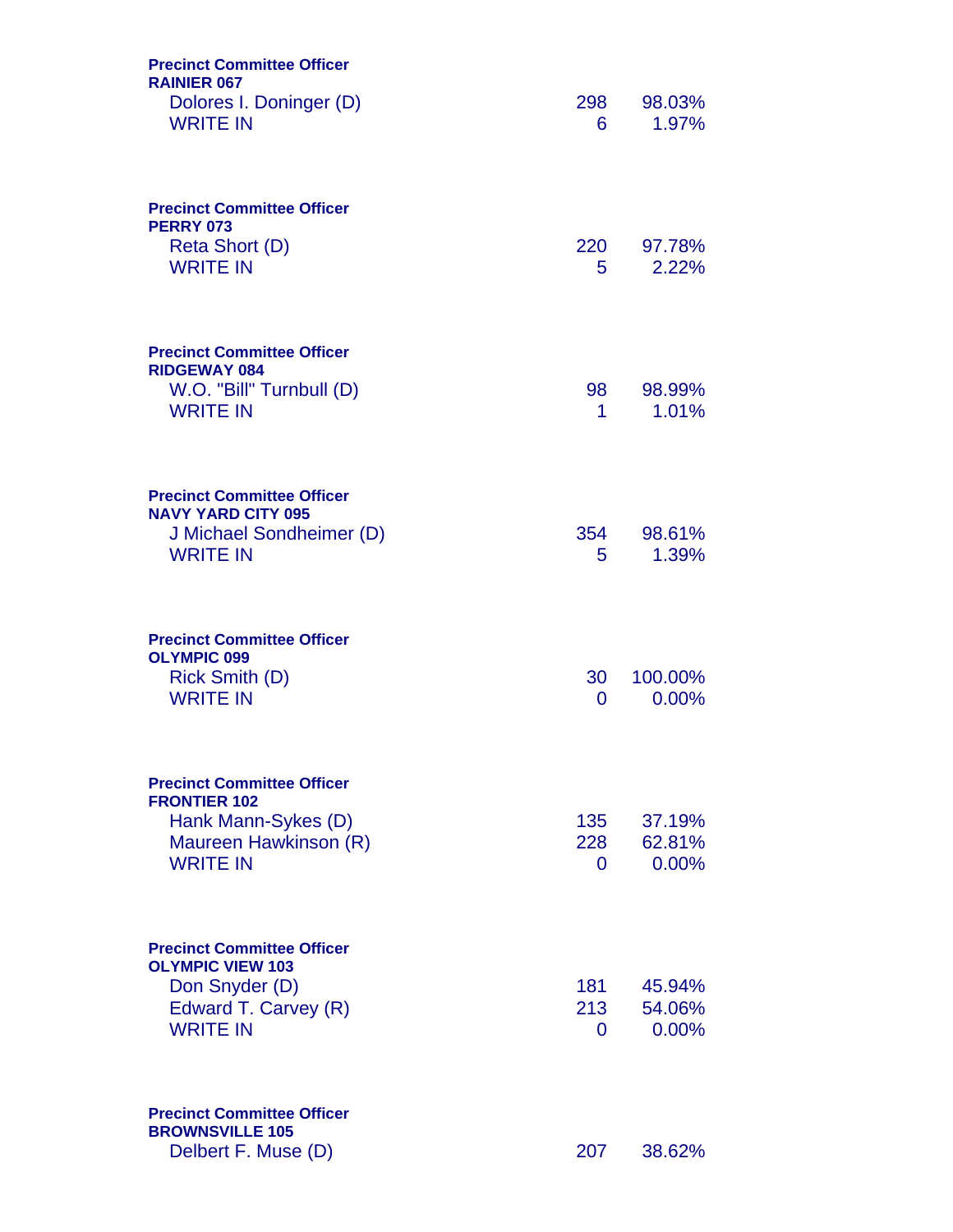| Clyde Hinton (R)<br><b>WRITE IN</b>                                                                              | 326<br>3                     | 60.82%<br>0.56%           |
|------------------------------------------------------------------------------------------------------------------|------------------------------|---------------------------|
| <b>Precinct Committee Officer</b><br><b>ALPINE 111</b><br>Billie Eder (D)<br>Ken Erickson (R)<br><b>WRITE IN</b> | 267<br>330<br>$\overline{2}$ | 44.57%<br>55.09%<br>0.33% |
| <b>Precinct Committee Officer</b><br><b>CLEAR CREEK 120</b><br>Olivia M. Stalter (R)<br><b>WRITE IN</b>          | 254<br>4                     | 98.45%<br>1.55%           |
| <b>Precinct Committee Officer</b><br><b>BUCKLIN 121</b><br>Gloria L. Kenlon (D)<br><b>WRITE IN</b>               | 370<br>5.                    | 98.67%<br>1.33%           |
| <b>Precinct Committee Officer</b><br><b>LUOTO 122</b><br>Bruce Van Woudenberg (R)<br><b>WRITE IN</b>             | 166<br>1                     | 99.40%<br>0.60%           |
| <b>Precinct Committee Officer</b><br><b>COTTONWOOD 125</b><br>John Gardner (R)<br><b>WRITE IN</b>                | 346<br>5.                    | 98.58%<br>1.42%           |
| <b>Precinct Committee Officer</b><br><b>WOODMERE 127</b><br>Collette R. Boucher (R)<br><b>WRITE IN</b>           | 469<br>$7^{\circ}$           | 98.53%<br>1.47%           |
| <b>Precinct Committee Officer</b><br><b>WINSTON 129</b><br>Mourine J. Anduiza (D)<br><b>WRITE IN</b>             | 166<br>$\overline{2}$        | 98.81%<br>1.19%           |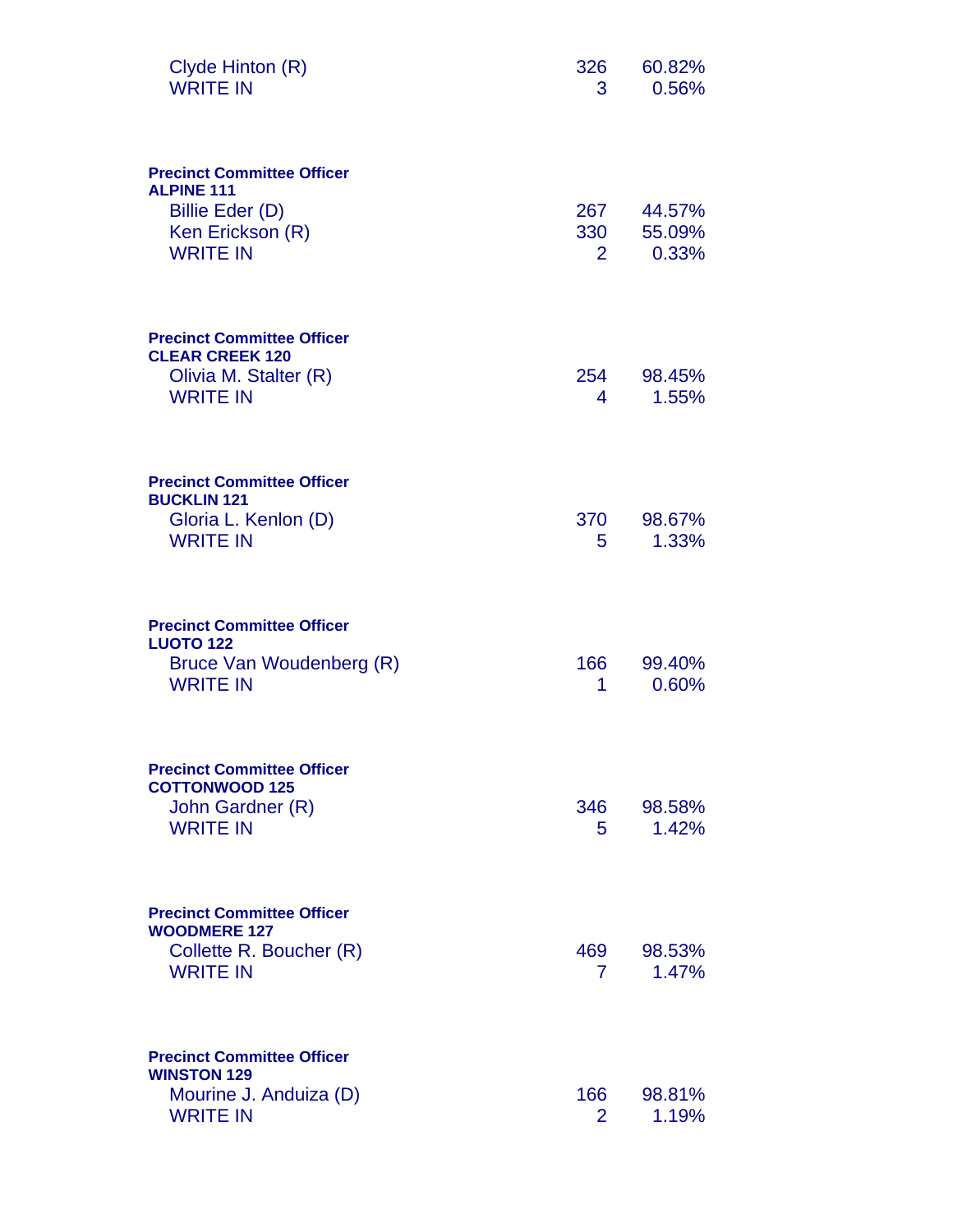| <b>Precinct Committee Officer</b><br><b>ERLANDS POINT 130</b><br>James C. Dudley (R)<br><b>WRITE IN</b>             | 276<br>$2^{\circ}$      | 99.28%<br>0.72%           |
|---------------------------------------------------------------------------------------------------------------------|-------------------------|---------------------------|
| <b>Precinct Committee Officer</b><br><b>FAIRVIEW 135</b><br>Ron L. Gillespie (D)<br><b>WRITE IN</b>                 | 196 —<br>$\overline{2}$ | 98.99%<br>1.01%           |
| <b>Precinct Committee Officer</b><br><b>FIRGLADE 137</b><br>Robert J. Dietz (D)<br><b>WRITE IN</b>                  | 245<br>6                | 97.61%<br>2.39%           |
| <b>Precinct Committee Officer</b><br><b>TIBARDIS 139</b><br>Nancy Yates (R)<br><b>WRITE IN</b>                      | 170 —<br>3              | 98.27%<br>1.73%           |
| <b>Precinct Committee Officer</b><br><b>GILBERTON 140</b><br>Matt Ryan (R)<br><b>WRITE IN</b>                       | 308<br>12 <sup>°</sup>  | 96.25%<br>3.75%           |
| <b>Precinct Committee Officer</b><br><b>UNIVERSITY POINT 142</b><br>Dennis M. Sheeran (R)<br><b>WRITE IN</b>        | 250<br>2                | 99.21%<br>0.79%           |
| <b>Precinct Committee Officer</b><br><b>KARIOTIS 143</b><br>Lillian Borah Crawford (D)<br><b>WRITE IN</b>           | 367<br>16               | 95.82%<br>4.18%           |
| <b>Precinct Committee Officer</b><br><b>CAMBRIDGE 144</b><br>Mary Bryant (R)<br>Floyd Bright (R)<br><b>WRITE IN</b> | 126<br>66<br>4          | 64.29%<br>33.67%<br>2.04% |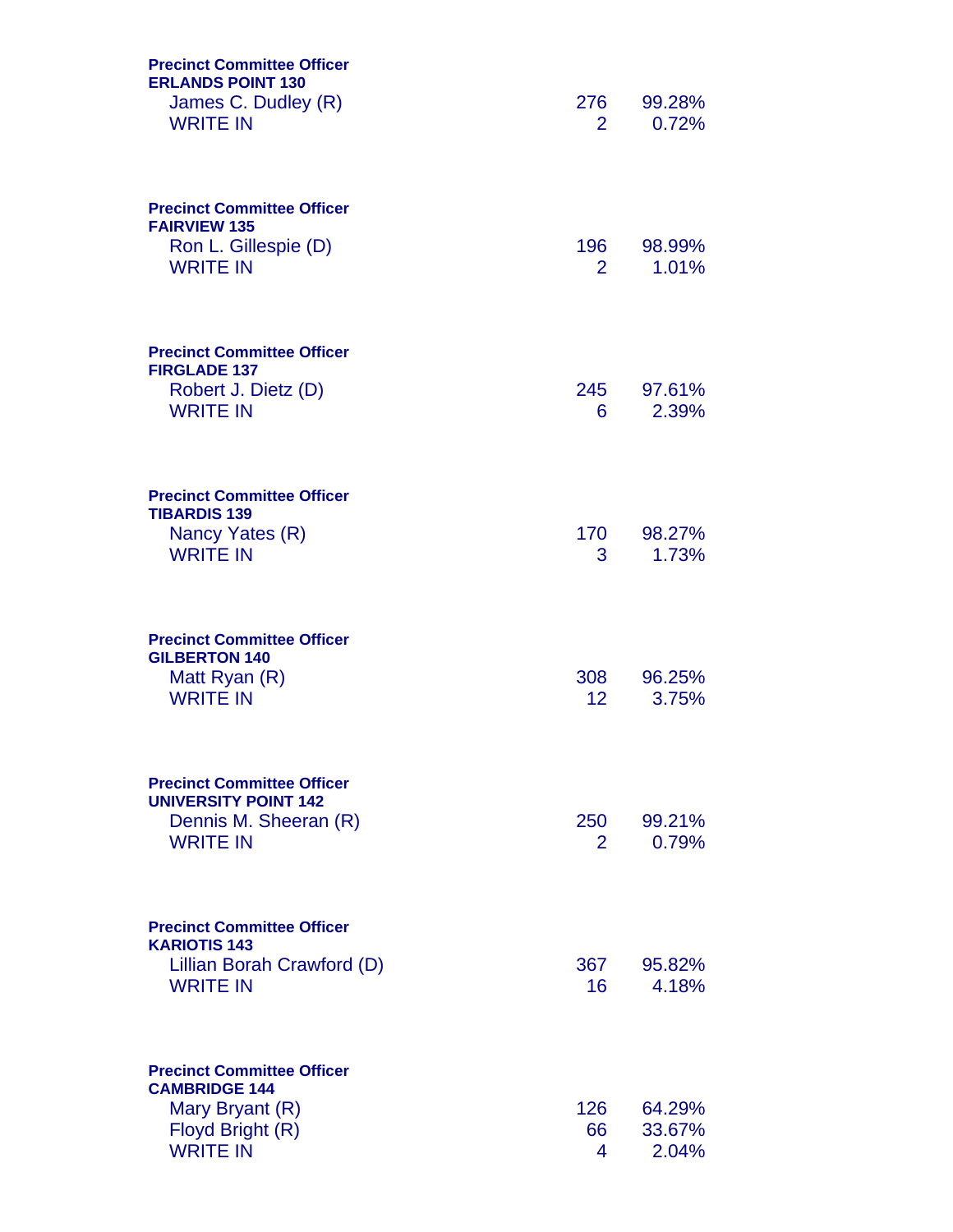| <b>Precinct Committee Officer</b><br><b>SPINNAKER 146</b><br>William J. North (D)                                                | 219                    | 70.19%                    |
|----------------------------------------------------------------------------------------------------------------------------------|------------------------|---------------------------|
| Don S. Reum (L)<br><b>WRITE IN</b>                                                                                               | 93<br>0                | 29.81%<br>0.00%           |
| <b>Precinct Committee Officer</b><br><b>BARKER CREEK 147</b><br>Michele R. Levenite (D)<br>Robert H. Falk (R)<br><b>WRITE IN</b> | 225<br>290<br>2        | 43.52%<br>56.09%<br>0.39% |
| <b>Precinct Committee Officer</b><br><b>SANTA FE 148</b><br>Avis Adams (R)<br><b>WRITE IN</b>                                    | 304<br>7 <sup>1</sup>  | 97.75%<br>2.25%           |
| <b>Precinct Committee Officer</b><br><b>RIDGETOP 149</b><br>John C. Norris (R)<br><b>WRITE IN</b>                                | 322<br>6               | 98.17%<br>1.83%           |
| <b>Precinct Committee Officer</b><br><b>MEADOWDALE 150</b><br>Allen R. Miller (R)<br><b>WRITE IN</b>                             | 366<br>5               | 98.65%<br>1.35%           |
| <b>Precinct Committee Officer</b><br><b>SYMINGTON 151</b><br>Christina McGaughey (R)<br><b>WRITE IN</b>                          | 529<br>12 <sup>2</sup> | 97.78%<br>2.22%           |
| <b>Precinct Committee Officer</b><br><b>PIONEER 152</b><br>Fran Moyer (D)<br><b>WRITE IN</b>                                     | 362<br>6               | 98.37%<br>1.63%           |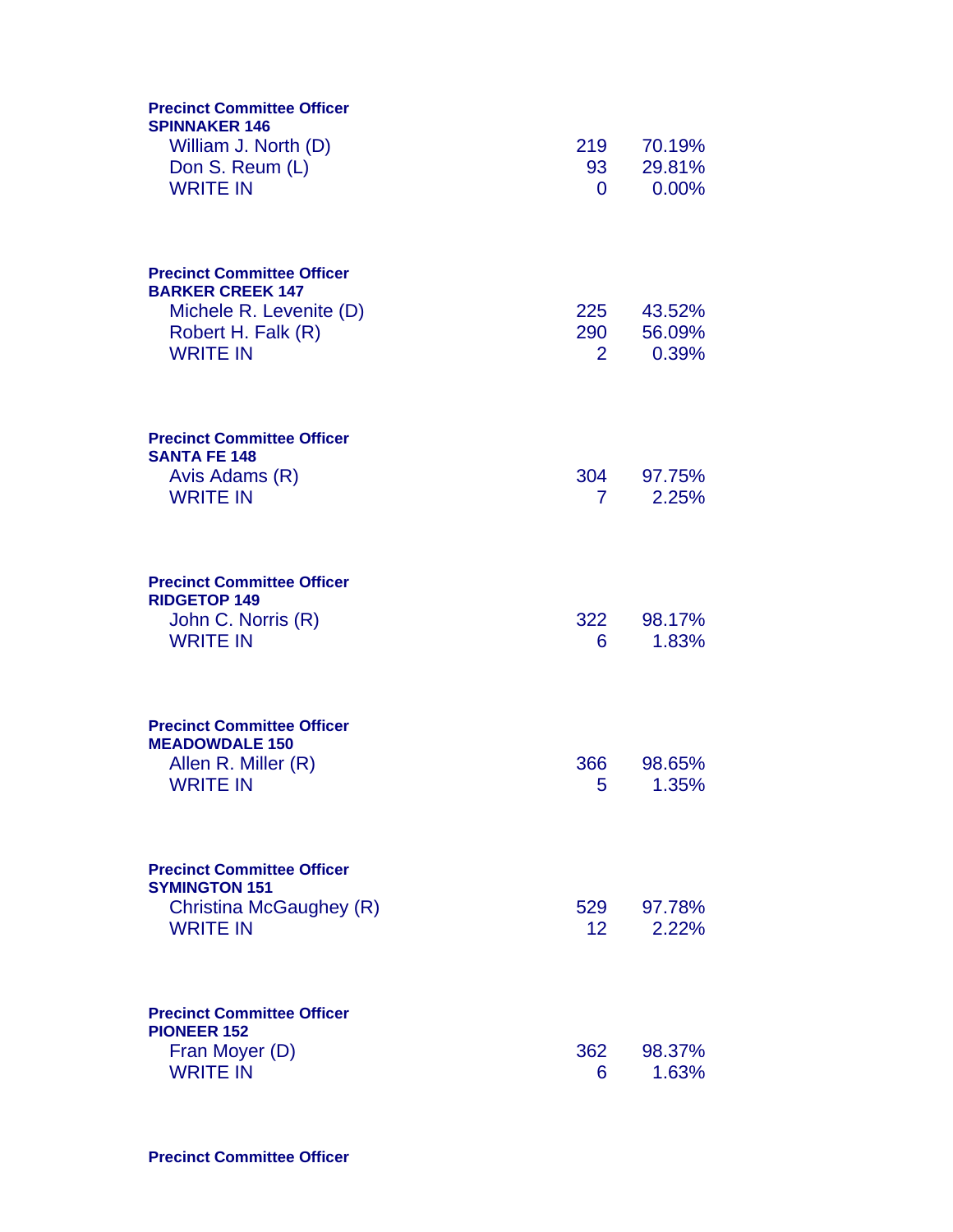| <b>SEABECK 155</b><br>Carolyn Riplinger (R)<br><b>WRITE IN</b>                                                                                | 400<br>13 <sup>1</sup> | 96.85%<br>3.15%                     |
|-----------------------------------------------------------------------------------------------------------------------------------------------|------------------------|-------------------------------------|
| <b>Precinct Committee Officer</b><br><b>LOST HIGHWAY 157</b><br>Paul Festag (D)<br>John I. Cave (R)<br>Terri L. Nilsen (R)<br><b>WRITE IN</b> | 196<br>173<br>141<br>4 | 38.13%<br>33.66%<br>27.43%<br>0.78% |
| <b>Precinct Committee Officer</b><br><b>SILVERDALE 160</b><br>Lois C. Beswick (D)<br>Marcus Hoffman (R)<br><b>WRITE IN</b>                    | 166<br>185<br>6        | 46.50%<br>51.82%<br>1.68%           |
| <b>Precinct Committee Officer</b><br><b>MORKEN 161</b><br>Sari Perlow (D)<br>Roberta Messinger (R)<br><b>WRITE IN</b>                         | 218<br>327<br>2        | 39.85%<br>59.78%<br>0.37%           |
| <b>Precinct Committee Officer</b><br><b>APEX 162</b><br>Norma L. Card (R)<br><b>WRITE IN</b>                                                  | 420<br>7               | 98.36%<br>1.64%                     |
| <b>Precinct Committee Officer</b><br><b>ANDERSON CREEK 163</b><br>Dave Peterson (D)<br>Jack Hamilton (R)<br><b>WRITE IN</b>                   | 126<br>162<br>0        | 43.75%<br>56.25%<br>$0.00\%$        |
| <b>Precinct Committee Officer</b><br><b>EAGLE CREST 164</b><br>Irene Bowling (D)<br>Lenis Jane Slach (R)<br><b>WRITE IN</b>                   | 239<br>266<br>1        | 47.23%<br>52.57%<br>0.20%           |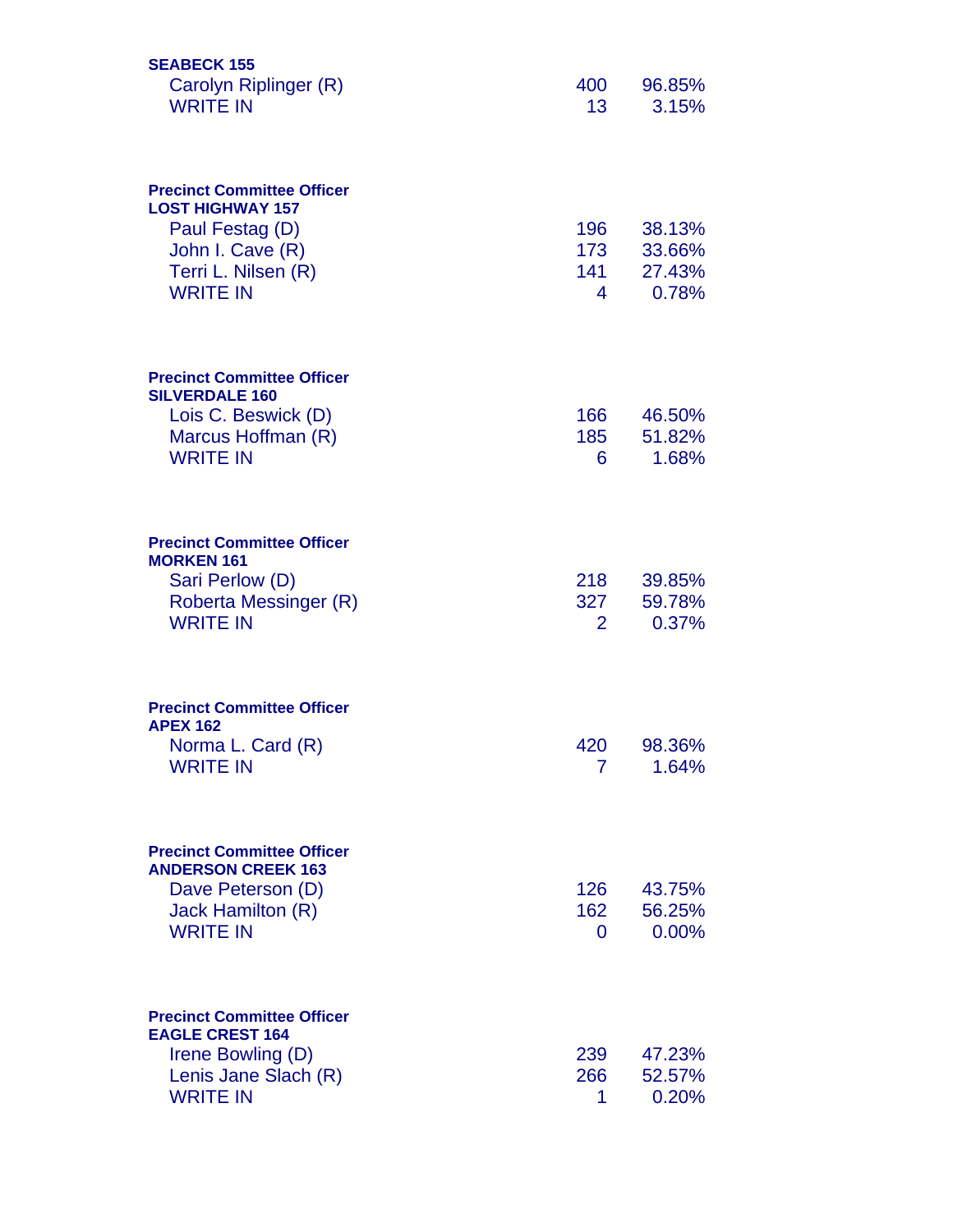| <b>Precinct Committee Officer</b><br><b>TRACYTON 170</b>     |                        |                           |
|--------------------------------------------------------------|------------------------|---------------------------|
| <b>Patricia Stevens Grenquist</b>                            | 297                    | 98.67%                    |
| (D)<br><b>WRITE IN</b>                                       | 4                      | 1.33%                     |
| <b>Precinct Committee Officer</b><br><b>VENA 173</b>         |                        |                           |
| Sharon A. Peterson (D)<br><b>WRITE IN</b>                    | 324<br>1               | 99.69%<br>0.31%           |
| <b>Precinct Committee Officer</b><br><b>PORT ORCHARD 201</b> |                        |                           |
| Carolyn Powers (D)<br><b>WRITE IN</b>                        | 321<br>13 <sup>7</sup> | 96.11%<br>3.89%           |
| <b>Precinct Committee Officer</b><br><b>PORT ORCHARD 204</b> |                        |                           |
| Eric D. Bosley (D)<br><b>WRITE IN</b>                        | 231<br>7               | 97.06%<br>2.94%           |
| <b>Precinct Committee Officer</b><br><b>BRASCH 213</b>       |                        |                           |
| Susan Daniel (D)<br>John Toohey (R)<br><b>WRITE IN</b>       | 288<br>280<br>6        | 50.17%<br>48.78%<br>1.05% |
| <b>Precinct Committee Officer</b>                            |                        |                           |
| <b>MINTERBROOK 216</b><br>Kathleen Nelson (D)                | 234                    | 50.11%                    |
| John Pricer (R)<br><b>WRITE IN</b>                           | 233<br>0               | 49.89%<br>0.00%           |
|                                                              |                        |                           |
| <b>Precinct Committee Officer</b><br><b>SPRING CREEK 217</b> |                        |                           |
| Tamra A. Ingwaldson (D)<br><b>WRITE IN</b>                   | 314<br>14              | 95.73%<br>4.27%           |

**Precinct Committee Officer HUNTER 219**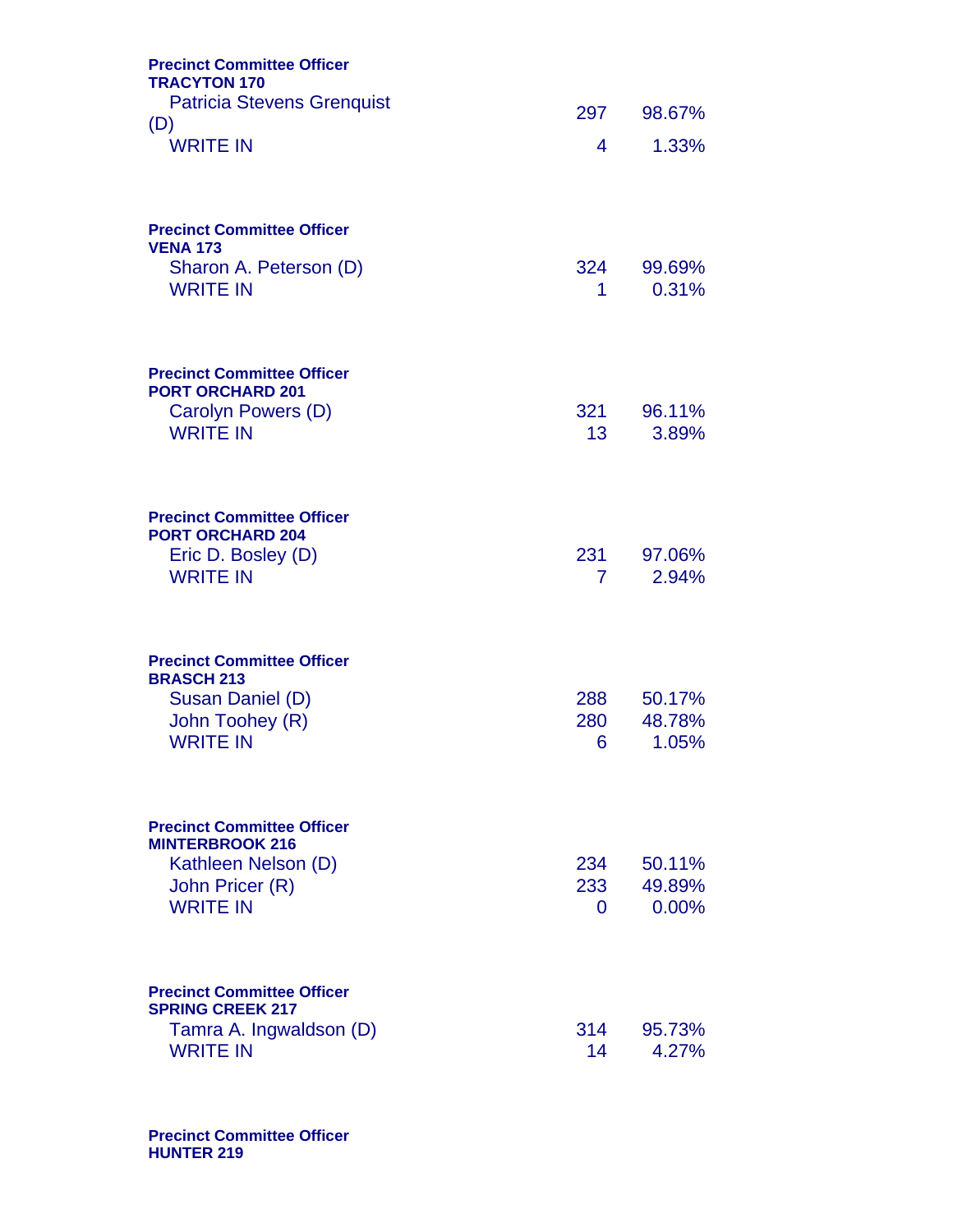| William S. Burt, Jr. (R)<br><b>WRITE IN</b>                                                                                      | 267<br>6              | 97.80%<br>2.20%           |
|----------------------------------------------------------------------------------------------------------------------------------|-----------------------|---------------------------|
| <b>Precinct Committee Officer</b><br><b>WHISPERING PINES 227</b><br>Linda Z. Ecklund (D)<br>Allen C. Meng (R)<br><b>WRITE IN</b> | 225<br>207<br>1.      | 51.96%<br>47.81%<br>0.23% |
| <b>Precinct Committee Officer</b><br><b>FERNWOOD 230</b><br><b>Beverly Kincaid (D)</b><br><b>WRITE IN</b>                        | 400<br>$\overline{7}$ | 98.28%<br>1.72%           |
| <b>Precinct Committee Officer</b><br><b>GLENWOOD 232</b><br>John Thorne (L)<br><b>WRITE IN</b>                                   | 409<br>15             | 96.46%<br>3.54%           |
| <b>Precinct Committee Officer</b><br><b>HARPER 240</b><br>Karen Flynn (D)<br>Mike Gustavson (R)<br><b>WRITE IN</b>               | 244<br>189<br>1       | 56.22%<br>43.55%<br>0.23% |
| <b>Precinct Committee Officer</b><br><b>WILSON CREEK 242</b><br>Larry L. Walker (R)<br><b>WRITE IN</b>                           | 219<br>5.             | 97.77%<br>2.23%           |
| <b>Precinct Committee Officer</b><br><b>EBBERT 247</b><br>Pamela Kosinski (D)<br><b>WRITE IN</b>                                 | 371<br>14             | 96.36%<br>3.64%           |
| <b>Precinct Committee Officer</b><br><b>MANCHESTER 255</b><br>Allison Sharp (R)<br><b>WRITE IN</b>                               | 222<br>8              | 96.52%<br>3.48%           |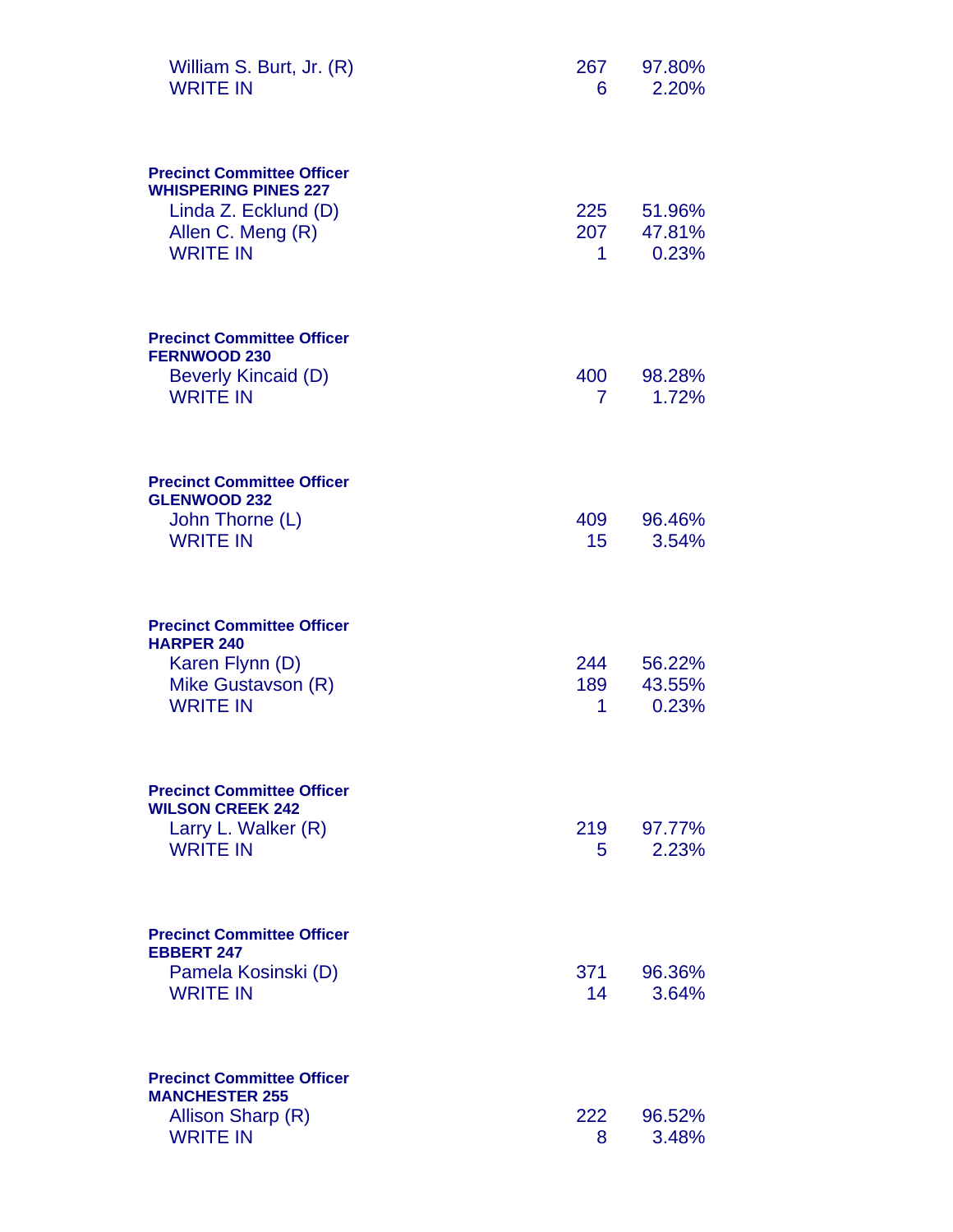| <b>Precinct Committee Officer</b><br><b>EVERGREEN 257</b><br>Steve Pedersen (D)<br><b>WRITE IN</b>                                 | 428<br>10 <sup>°</sup> | 97.72%<br>2.28%           |
|------------------------------------------------------------------------------------------------------------------------------------|------------------------|---------------------------|
| <b>Precinct Committee Officer</b><br><b>WILLOCK 258</b><br>Melissa M. Lund (D)<br><b>WRITE IN</b>                                  | 413<br>9               | 97.87%<br>2.13%           |
| <b>Precinct Committee Officer</b><br><b>MULLENIX 260</b><br>Tom Donnelly (D)<br>Mike Donovan (R)<br><b>WRITE IN</b>                | 272<br>316<br>2        | 46.10%<br>53.56%<br>0.34% |
| <b>Precinct Committee Officer</b><br><b>OLALLA 265</b><br>Maxine G. Doyle (D)<br>Jeremy McMahan (R)<br><b>WRITE IN</b>             | 167<br>176<br>$\Omega$ | 48.69%<br>51.31%<br>0.00% |
| <b>Precinct Committee Officer</b><br><b>CRESCENT VALLEY 266</b><br>Janice Hendrick (R)<br>Robert T. Helland (R)<br><b>WRITE IN</b> | 190<br>141<br>8        | 56.05%<br>41.59%<br>2.36% |
| <b>Precinct Committee Officer</b><br><b>OVERLOOK 267</b><br>Paul S. Evans (R)<br><b>WRITE IN</b>                                   | 309<br>11              | 96.56%<br>3.44%           |
| <b>Precinct Committee Officer</b><br>PARKWOOD 270<br>Don Martin (R)<br><b>WRITE IN</b>                                             | 470<br>5               | 98.95%<br>1.05%           |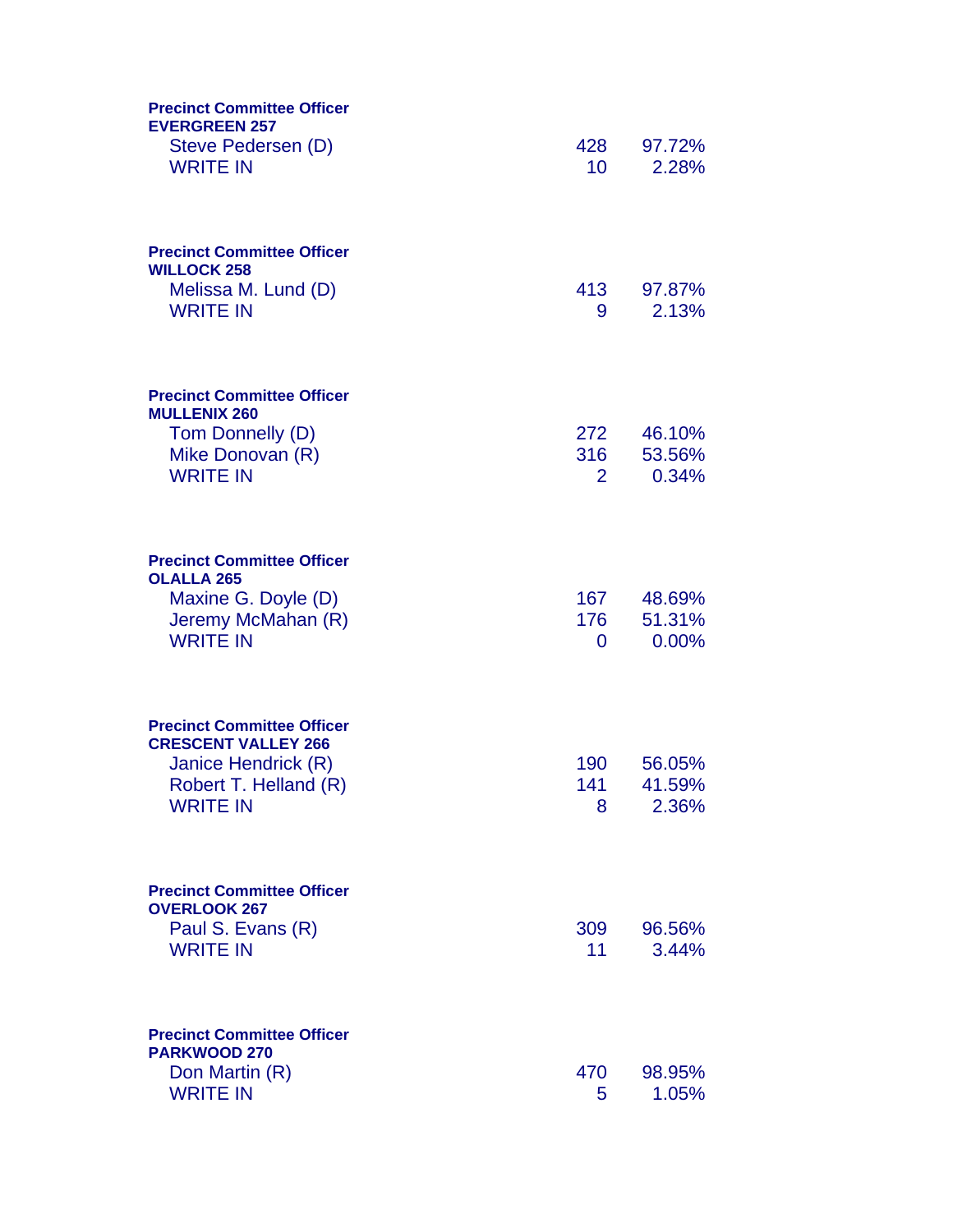| <b>Precinct Committee Officer</b><br><b>CONIFER 271</b><br>Beth Klapach (R)<br><b>WRITE IN</b>                                | 219<br>4        | 98.21%<br>1.79%           |
|-------------------------------------------------------------------------------------------------------------------------------|-----------------|---------------------------|
| <b>Precinct Committee Officer</b><br><b>SEDGWICK 272</b><br>Tonya K. Covello (R)<br><b>WRITE IN</b>                           | 402<br>1        | 99.75%<br>0.25%           |
| <b>Precinct Committee Officer</b><br><b>MCCORMICK WOODS 281</b><br>Gregory J. Wall (D)<br><b>WRITE IN</b>                     | 684<br>18       | 97.44%<br>2.56%           |
| <b>Precinct Committee Officer</b><br><b>DICKENSON 282</b><br>Jo Anne Reasons (D)<br>Andria Houghton (R)<br><b>WRITE IN</b>    | 202<br>174<br>1 | 53.58%<br>46.15%<br>0.27% |
| <b>Precinct Committee Officer</b><br><b>LIGHTHOUSE POINT 292</b><br>Paul Dingeldine (R)<br><b>WRITE IN</b>                    | 362<br>7        | 98.10%<br>1.90%           |
| <b>Precinct Committee Officer</b><br><b>BLUE HERON 301</b><br>Lin Kamer-Walker (D)<br>Barry G. Schuler (R)<br><b>WRITE IN</b> | 348<br>143<br>1 | 70.73%<br>29.07%<br>0.20% |
| <b>Precinct Committee Officer</b><br><b>AZALEA 302</b><br>Allen Haugen (D)<br>Ted Kuhrau (R)<br><b>WRITE IN</b>               | 197<br>90<br>0  | 68.64%<br>31.36%<br>0.00% |

**Precinct Committee Officer BAINBRIDGE 303**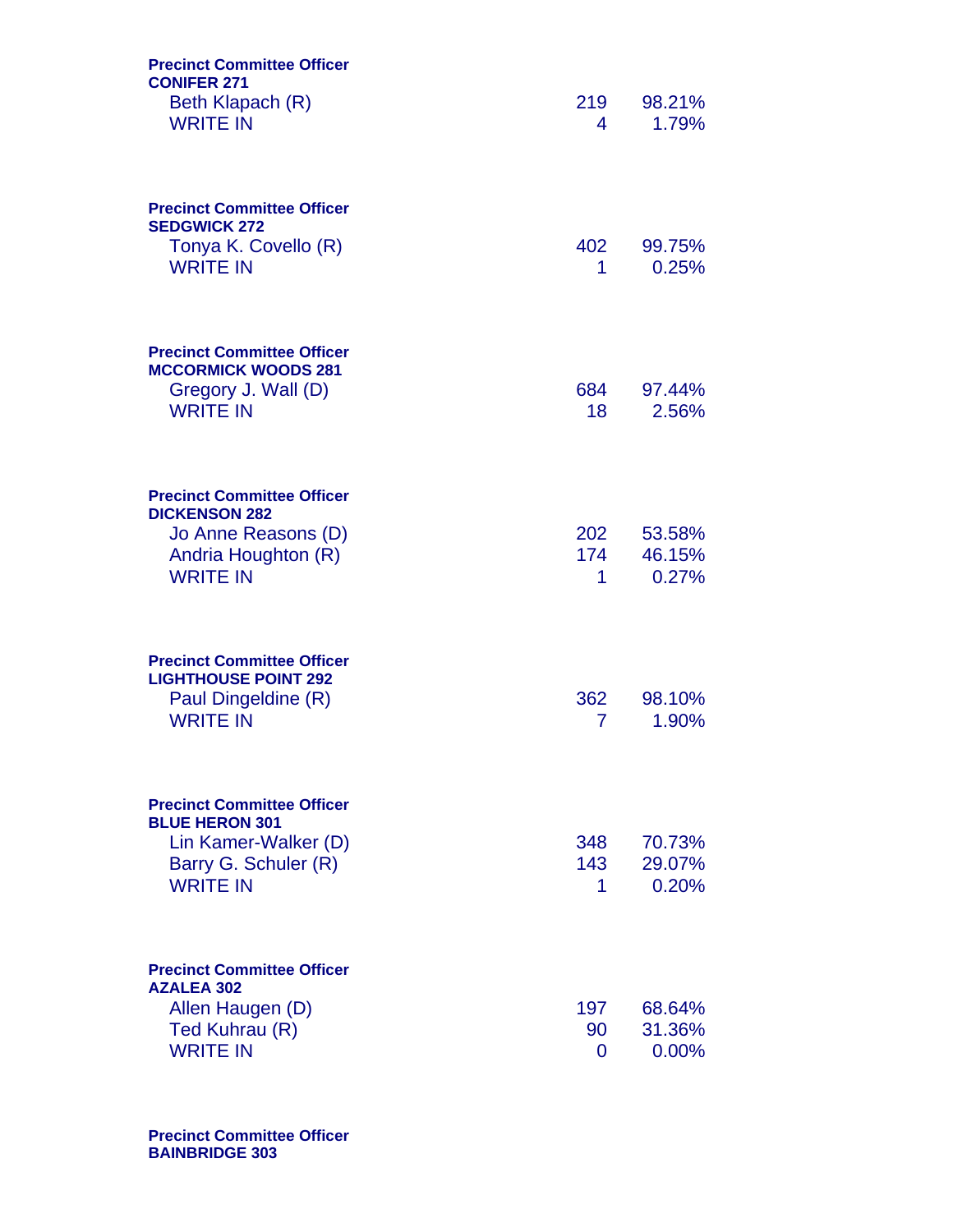| Alice E. Snider (D)<br><b>WRITE IN</b>                                                                 | 174<br>0               | 100.00%<br>0.00% |
|--------------------------------------------------------------------------------------------------------|------------------------|------------------|
| <b>Precinct Committee Officer</b><br><b>WINSLOW 304</b><br>Meg Hagemann (D)<br>Patricia McCandless (R) | 208<br>120             | 63.41%<br>36.59% |
| <b>WRITE IN</b>                                                                                        | 0                      | 0.00%            |
| <b>Precinct Committee Officer</b><br><b>WING POINT 305</b>                                             |                        |                  |
| Bobbie Morgan (D)<br>William Moore (R)                                                                 | 199<br>156             | 56.06%<br>43.94% |
| <b>WRITE IN</b>                                                                                        | $\mathbf{0}$           | 0.00%            |
| <b>Precinct Committee Officer</b><br><b>BLAKELY 310</b>                                                |                        |                  |
| Bob L. Burkholder (D)<br><b>WRITE IN</b>                                                               | 277<br>1               | 99.64%<br>0.36%  |
| <b>Precinct Committee Officer</b><br><b>CRYSTAL SPRINGS 312</b>                                        |                        |                  |
| Martha L. Burke (D)<br><b>WRITE IN</b>                                                                 | 436<br>12 <sub>2</sub> | 97.32%<br>2.68%  |
| <b>Precinct Committee Officer</b><br><b>FINCH 314</b>                                                  |                        |                  |
| Thomas P. Kilbane (D)                                                                                  | 263<br>166             | 60.74%<br>38.34% |
| Alice B.Tawresey (R)<br><b>WRITE IN</b>                                                                | 4                      | 0.92%            |
| <b>Precinct Committee Officer</b><br><b>EAGLE HARBOR 317</b>                                           |                        |                  |
| Franklin D. Stowell (D)<br><b>WRITE IN</b>                                                             | 241<br>7               | 97.18%<br>2.82%  |
| <b>Precinct Committee Officer</b><br><b>FORT WARD 318</b>                                              |                        |                  |
| Leonard Rolfes, Jr. (D)<br>Thomas W. Hemphill (R)                                                      | 199<br>153             | 56.53%<br>43.47% |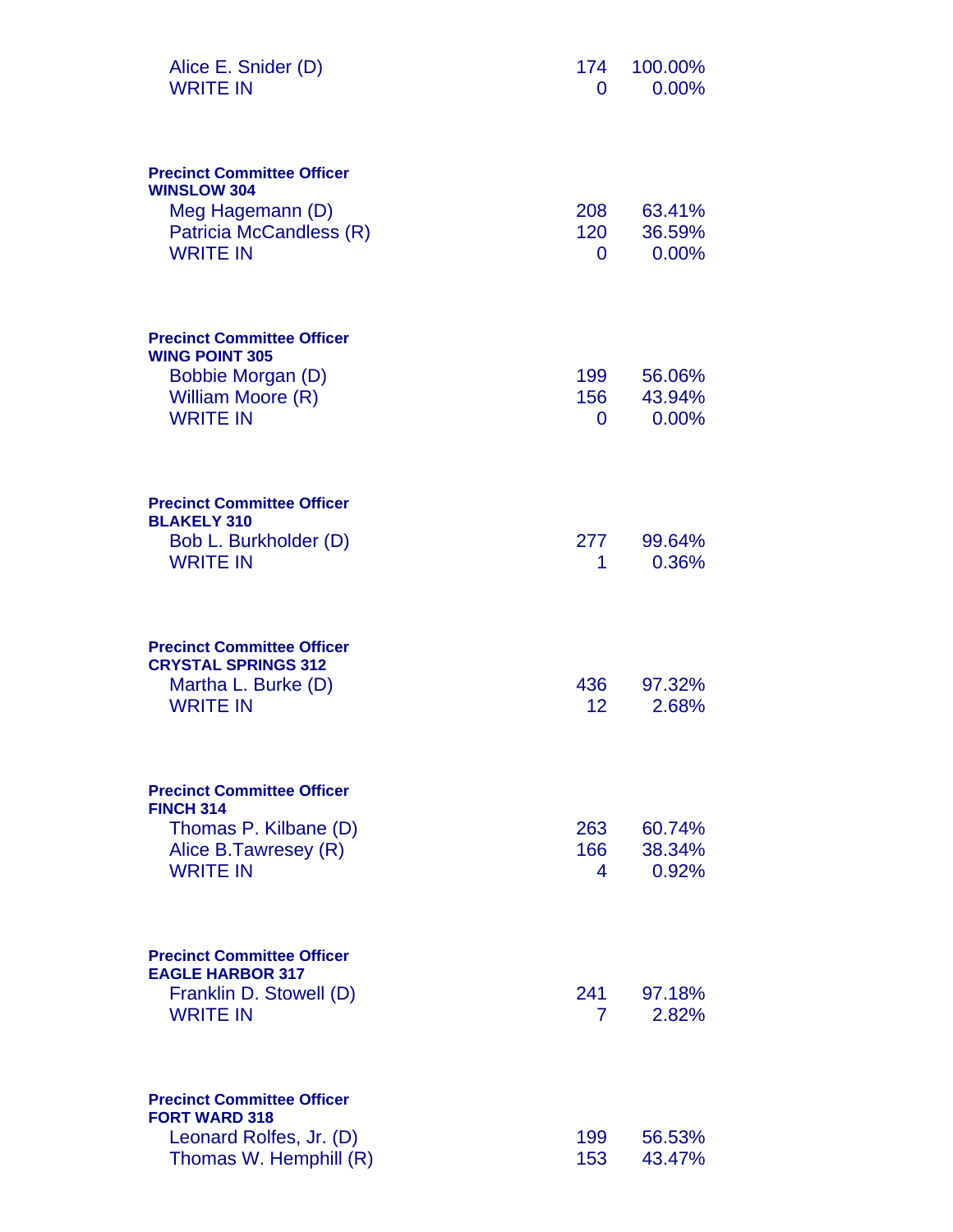| <b>WRITE IN</b>                                                                                             | 0                     | 0.00%           |
|-------------------------------------------------------------------------------------------------------------|-----------------------|-----------------|
| <b>Precinct Committee Officer</b><br><b>ISLAND CENTER 320</b><br>Frances B. McCrea (R)<br><b>WRITE IN</b>   | 266<br>3              | 98.88%<br>1.12% |
| <b>Precinct Committee Officer</b><br><b>NEW BROOKLYN 322</b><br>Connie W. Waddington (D)<br><b>WRITE IN</b> | 256<br>$\overline{2}$ | 99.22%<br>0.78% |
| <b>Precinct Committee Officer</b><br><b>LIBERTY 325</b><br>Judith A. Hartstone (D)<br><b>WRITE IN</b>       | 314<br>$\overline{2}$ | 99.37%<br>0.63% |
| <b>Precinct Committee Officer</b><br><b>SKIFF POINT 328</b><br>Douglass I. MacKenzie (D)<br><b>WRITE IN</b> | 271<br>$7^{\circ}$    | 97.48%<br>2.52% |
| <b>Precinct Committee Officer</b><br><b>ROLLING BAY 330</b><br>Kevin D. Swan (D)<br><b>WRITE IN</b>         | 351<br>7              | 98.04%<br>1.96% |
| <b>Precinct Committee Officer</b><br><b>TOLO 333</b><br>David Harrison (D)<br><b>WRITE IN</b>               | 301<br>1              | 99.67%<br>0.33% |
| <b>Precinct Committee Officer</b><br><b>SEABOLD 335</b><br>Marilyn J. Boynton (D)<br><b>WRITE IN</b>        | 365<br>1              | 99.73%<br>0.27% |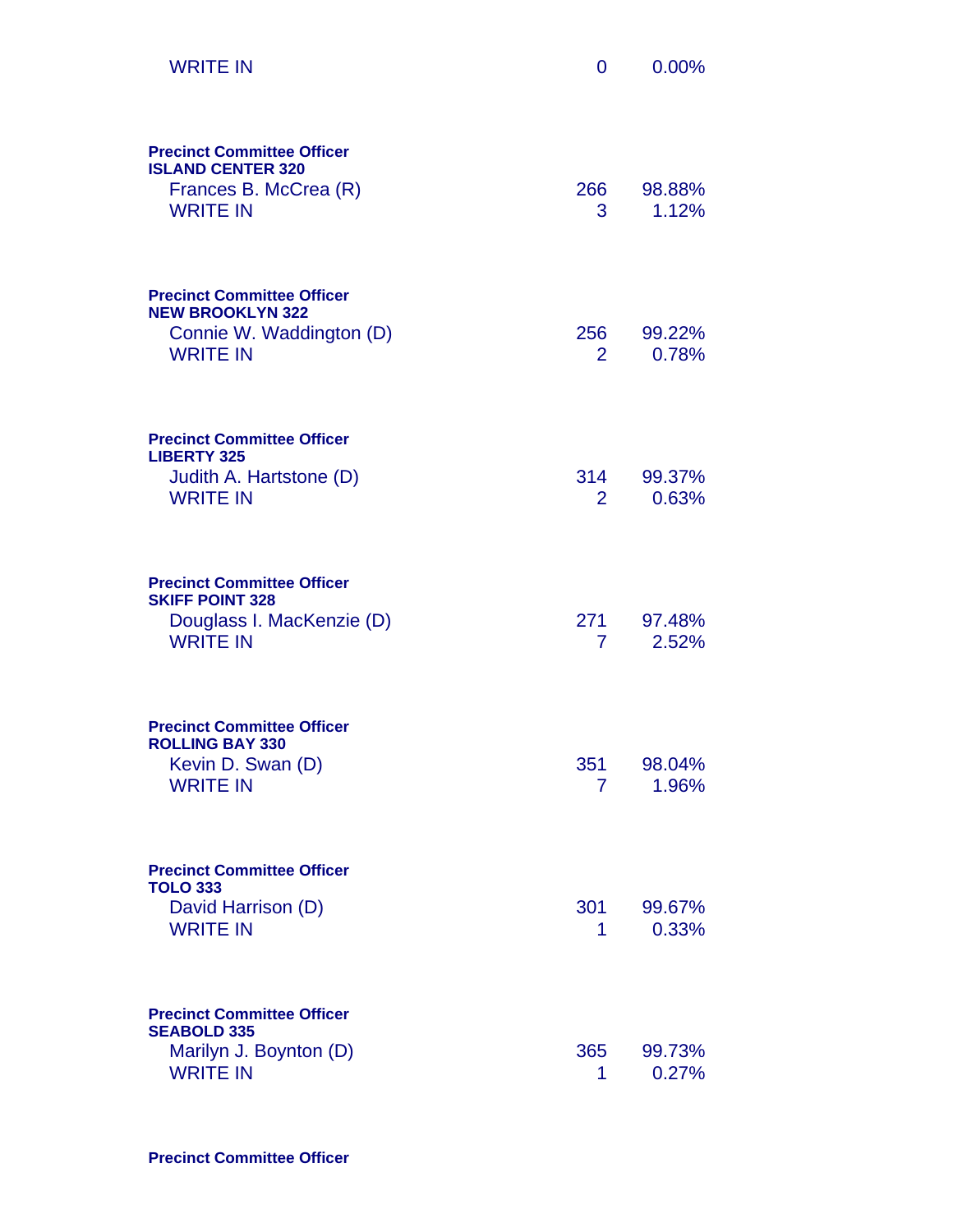| <b>MANZANITA 336</b><br>Jeannine E. Leeper (D)<br><b>WRITE IN</b>                                              | 256<br>1                     | 99.61%<br>0.39%           |
|----------------------------------------------------------------------------------------------------------------|------------------------------|---------------------------|
| <b>Precinct Committee Officer</b><br><b>PORT MADISON 340</b><br>Julie Lightfoot (R)<br><b>WRITE IN</b>         | 258<br>6                     | 97.73%<br>2.27%           |
| <b>Precinct Committee Officer</b><br><b>TORVANGER 345</b><br>Peggy E. Drew (D)<br><b>WRITE IN</b>              | 388<br>8                     | 97.98%<br>2.02%           |
| <b>Precinct Committee Officer</b><br>POULSBO 401<br>Sherry Appleton (D)<br><b>WRITE IN</b>                     | 264<br>13                    | 95.31%<br>4.69%           |
| <b>Precinct Committee Officer</b><br><b>POULSBO 402</b><br>Barbara Ann Stier (R)<br><b>WRITE IN</b>            | 327<br>$\overline{2}$        | 99.39%<br>0.61%           |
| <b>Precinct Committee Officer</b><br>POULSBO 403<br>Denise A. Hood (D)<br><b>WRITE IN</b>                      | 305<br>1                     | 99.67%<br>0.33%           |
| <b>Precinct Committee Officer</b><br>POULSBO 404<br>Chris Endresen (D)<br>Connie Lord (R)<br><b>WRITE IN</b>   | 217<br>222<br>$\overline{2}$ | 49.21%<br>50.34%<br>0.45% |
| <b>Precinct Committee Officer</b><br>POULSBO 405<br>Paulette Alvarado (D)<br>Mike Regis (R)<br><b>WRITE IN</b> | 193<br>132<br>0              | 59.38%<br>40.62%<br>0.00% |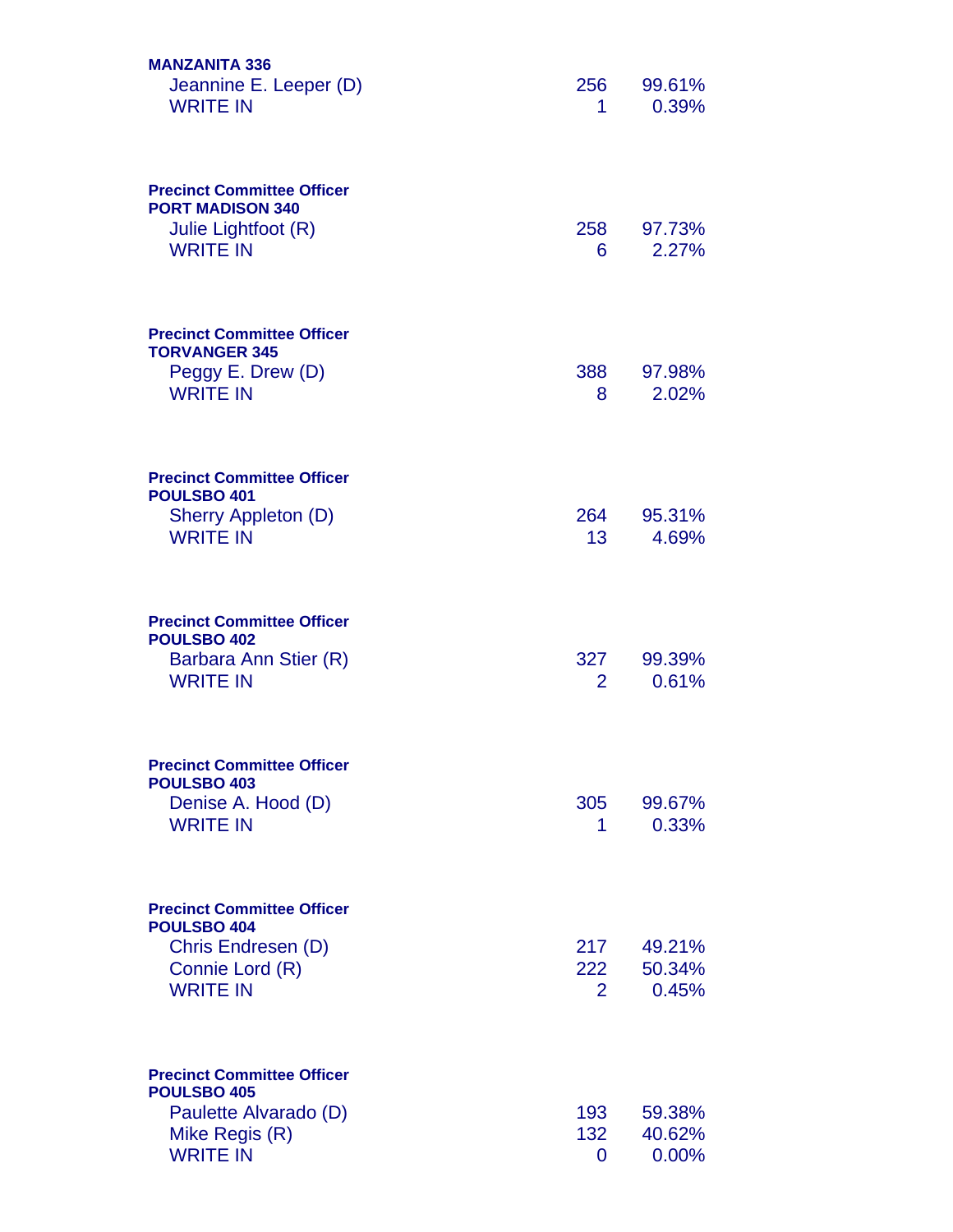| <b>Precinct Committee Officer</b><br><b>BREIDABLIK 410</b><br>Yvonne Saddler (D)<br><b>WRITE IN</b>             | 366<br>$\mathbf{7}$   | 98.12%<br>1.88% |
|-----------------------------------------------------------------------------------------------------------------|-----------------------|-----------------|
| <b>Precinct Committee Officer</b><br><b>VINLAND 412</b><br>James R. Woods (R)<br><b>WRITE IN</b>                | 422<br>4              | 99.06%<br>0.94% |
| <b>Precinct Committee Officer</b><br><b>FINN HILL 413</b><br>Tom Loushe (D)<br><b>WRITE IN</b>                  | 238<br>8              | 96.75%<br>3.25% |
| <b>Precinct Committee Officer</b><br><b>HANSVILLE 415</b><br>Dwayne Wadlow (R)<br><b>WRITE IN</b>               | 244<br>7 <sup>1</sup> | 97.21%<br>2.79% |
| <b>Precinct Committee Officer</b><br><b>TWIN SPITS 417</b><br>Fred Mulder (R)<br><b>WRITE IN</b>                | 483<br>15             | 96.99%<br>3.01% |
| <b>Precinct Committee Officer</b><br><b>POINT JEFFERSON 419</b><br>Reed William Anderson (R)<br><b>WRITE IN</b> | 248<br>9              | 96.50%<br>3.50% |
| <b>Precinct Committee Officer</b><br><b>INDIANOLA 420</b><br>Michael B. Ash (D)<br><b>WRITE IN</b>              | 431<br>9              | 97.95%<br>2.05% |
| <b>Precinct Committee Officer</b><br><b>ORCA 421</b><br>Tamra Sellers (D)                                       | 251                   | 96.91%          |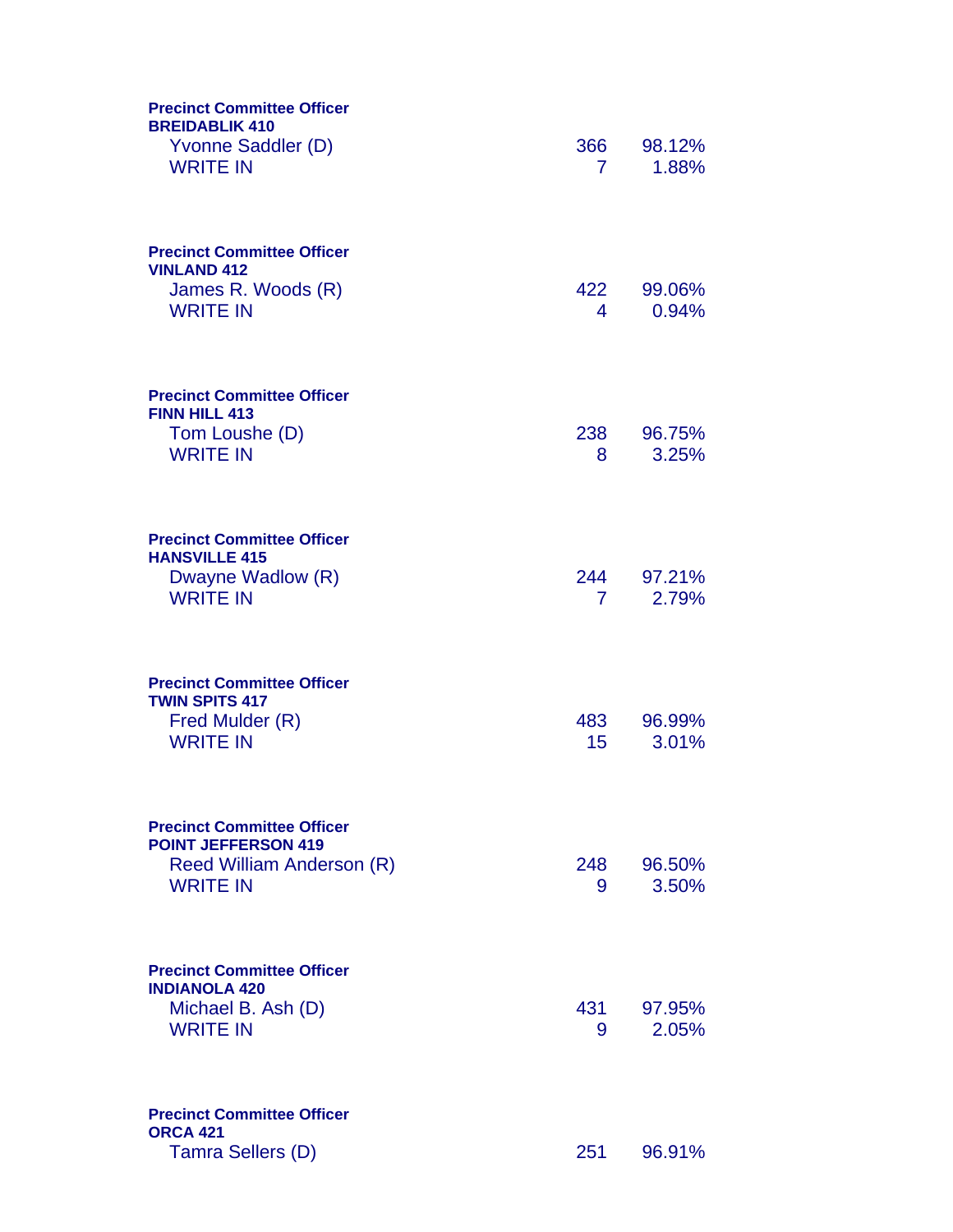| <b>WRITE IN</b>                                                                                   | 8                            | 3.09%                     |
|---------------------------------------------------------------------------------------------------|------------------------------|---------------------------|
| <b>Precinct Committee Officer</b><br><b>APPLE TREE 422</b><br>Sandra Drake (R)<br><b>WRITE IN</b> | 567<br>14                    | 97.59%<br>2.41%           |
| <b>Precinct Committee Officer</b><br><b>ISLAND LAKE 427</b><br>Barbara Biesterfeld (D)            | 196                          | 38.66%                    |
| Tom R. Wadlow (R)<br><b>WRITE IN</b>                                                              | 311<br>0                     | 61.34%<br>0.00%           |
| <b>Precinct Committee Officer</b><br><b>LEMOLO 435</b>                                            |                              |                           |
| <b>Kathleen Byrne-Barrantes</b><br>(D)                                                            | 336                          | 95.18%                    |
| <b>WRITE IN</b>                                                                                   | 17                           | 4.82%                     |
| <b>Precinct Committee Officer</b><br><b>LINCOLN 440</b>                                           |                              |                           |
| Faye H. Henden (R)<br><b>WRITE IN</b>                                                             | 360<br>7                     | 98.09%<br>1.91%           |
| <b>Precinct Committee Officer</b><br><b>BIG VALLEY 441</b>                                        |                              |                           |
| Sara Lingafelter (D)<br>Jim Sykes (R)                                                             | 112 <sub>1</sub><br>148      | 42.26%<br>55.85%          |
| <b>WRITE IN</b>                                                                                   | 5                            | 1.89%                     |
| <b>Precinct Committee Officer</b><br><b>LOFALL 442</b>                                            |                              |                           |
| Jean L. Wasson (R)<br><b>WRITE IN</b>                                                             | 466<br>3                     | 99.36%<br>0.64%           |
| <b>Precinct Committee Officer</b><br><b>PEARSON 445</b>                                           |                              |                           |
| Helen Hoover (D)<br>David Ellingson (R)<br><b>WRITE IN</b>                                        | 154<br>157 <sub>2</sub><br>3 | 49.04%<br>50.00%<br>0.96% |